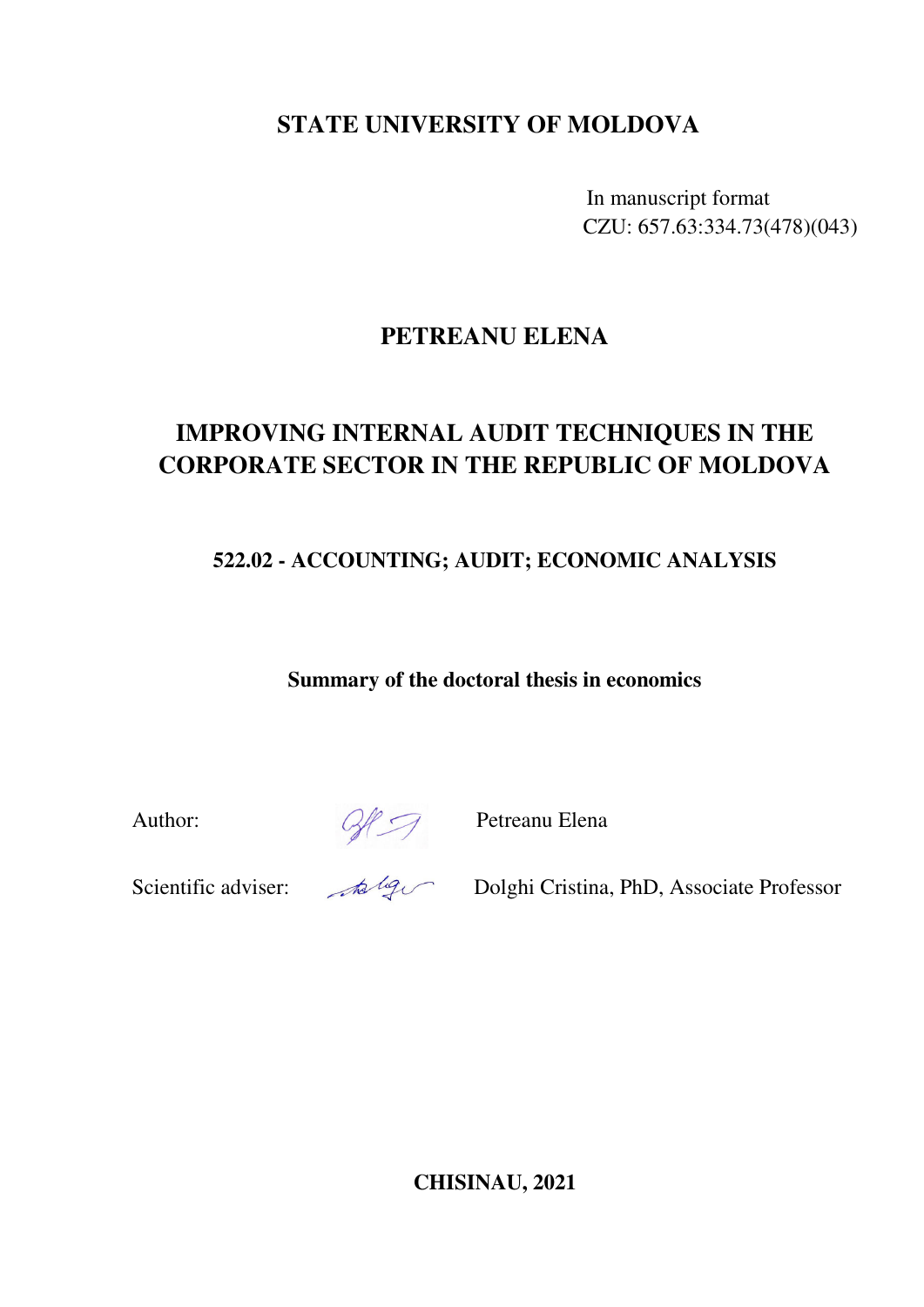### **The thesis was developed within the Doctoral School of Economic Sciences of the State University of Moldova**

**Scientific adviser:** 

**DOLGHI Cristina**, PhD, Associate Professor, SUM, Department of Accounting and Economic Informatics

### **Composition of the Doctoral Commission:**

**1. PRESIDINT** – **COJOCARU Maria**, head of the Department "Accounting and Economic Informatics", PhD, Associate Professor, SUM

**2. Scientific adviser – DOLGHI Cristina**, PhD, Associate Professor, SUM

**3. Official referent – BIRCA Aliona,** Habilitated Doctor in Economics,

Associate professor, AESM

**4. Official referent – GRIGOROI Lilia,** dean of the "Accounting" faculty, PhD, Associate Professor, AESM

**5. Official referent – GOLOCEALOVA Irina,** PhD, Associate Professor, SUM **6. Scientific secretary – LUȘMANSCHI Galina**, PhD, Associate Professor, SUM

The public defence will take place on the 11.02.2022, at 14.00, in the meeting of the Commission for public defense of the Doctoral Thesis within the Doctoral School of Economic Sciences of SUM, Chisinau, str. Mateevici 60, bl. Central, hall 331.

The summary of the doctoral thesis can be consulted on the website of the Doctoral School of Economic Sciences <http://fse.usm.md/scoala-doctorala.html>and on the website of ANACEC (www.cnaa.md).

**Chairman of The Commission for public defence of the doctoral thesis:**  PhD, Associate Professor Africa COJOCARU Maria

**Scientific adviser:**  PhD, Associate Professor **DOLGHI Cristina** 

Author: Author: All *CA* **PETREANU Elena**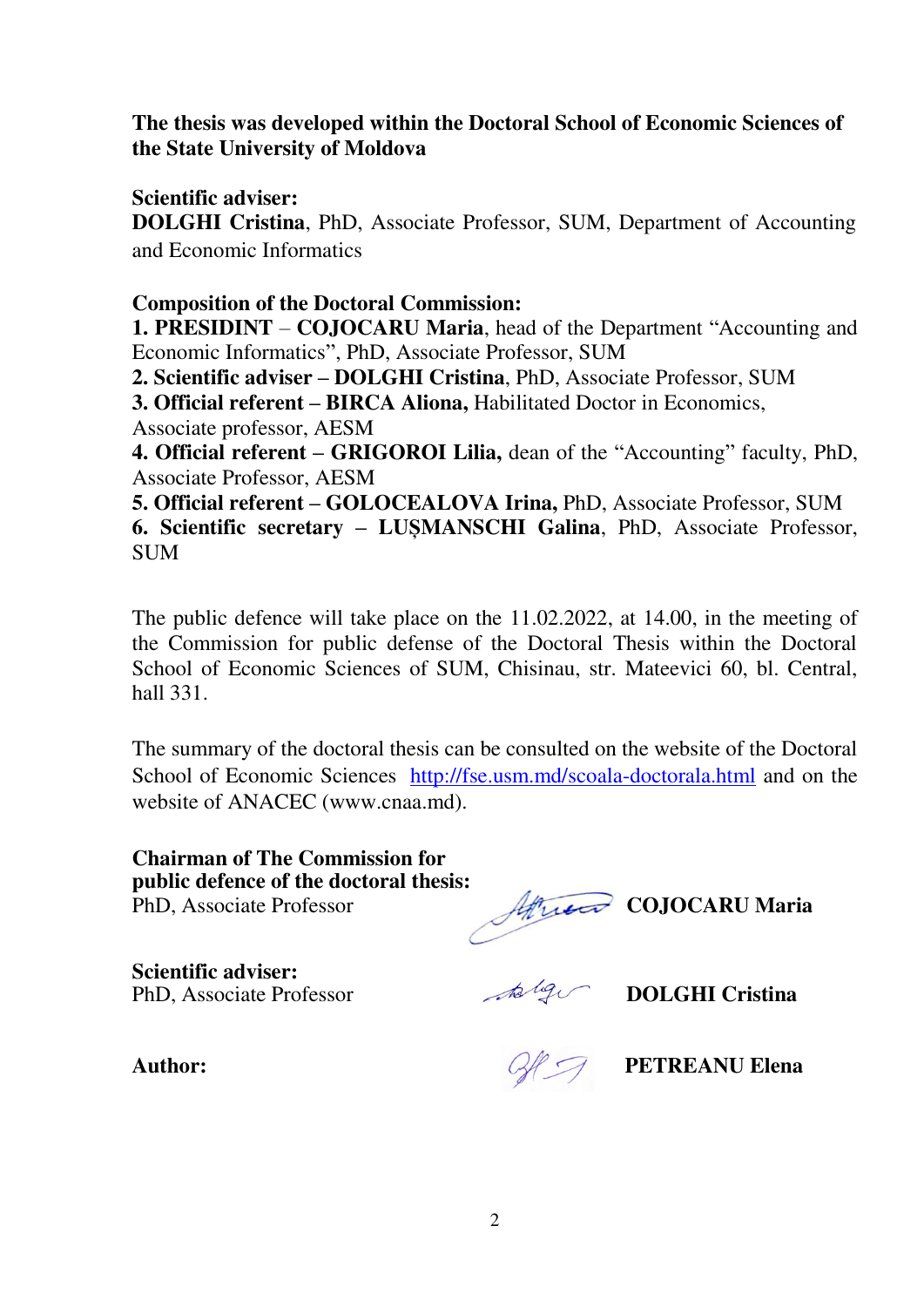# **© Petreanu Elena, 2021**

### **CONTENTS**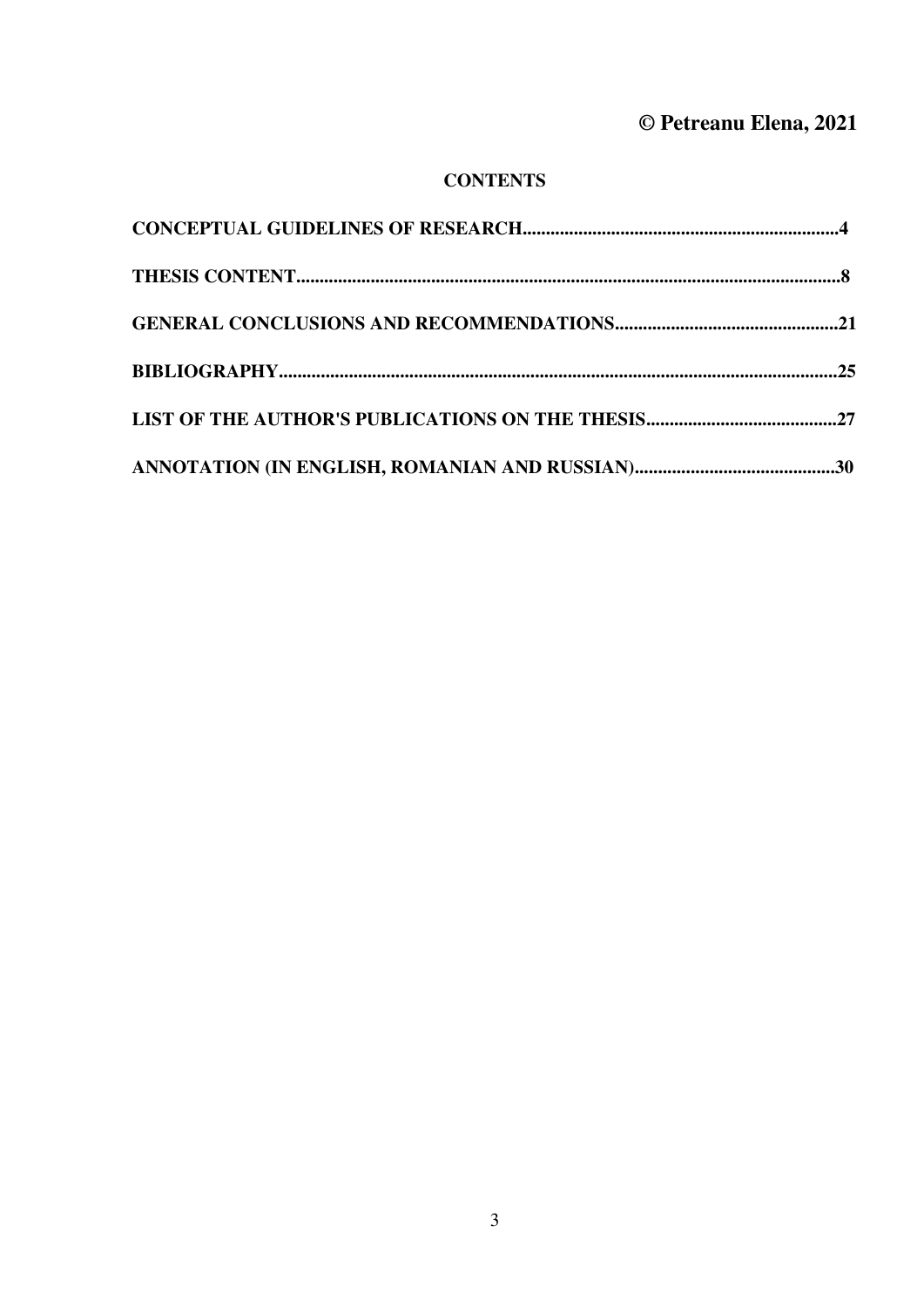#### **CONCEPTUAL GUIDELINES OF RESEARCH**

 **The topicality and the practical importance of the approached problem.** Internal audit is an essential element in assisting the management of the prosperous entity in the conditions of the competitive economy. The significant structural changes that have taken place in recent years both in our country and worldwide, the determination of new priorities in economic development, the formation of a new management system within the economic entity have contributed to the development of internal audit in several countries. A great interest in the implementation of internal audit also belongs to the owners, who are interested in controlling the effectiveness of material, financial and human resources within the entity.

The lack of high-performance audit techniques applied in assessing the quality of risk management, but also corporate governance causes the appearance of problems that negatively influence the results of an entrepreneurial activity. Namely these difficulties, but also the lack of legislative and normative framework on internal audit in the corporate sector, which applies the legal framework for the public sector, determined the interest of research on internal audit techniques applied in the corporate sector in the Republic of Moldova (RM).

The methodological and theoretical-scientific support in the investigations carried out by the author of this paper is the research and opinions expressed in the field of the following scientists and economists in the field both abroad and in the country: Sawуer Lawrence B., Jacques Renard, Aдамс Р., Додж Р., Arens A.A., Loebbecke J. K., Дефлиз Ф.Л., Сонин А., Соколов Б., Скобара В., Бычькова С., Сотникова Л., Северенкова Л., Филевская Н., Ghiţă M., Feleagă N., Boța-Avram C., Popa I., Precob C., Rusu-Buruiană A., Chersan I., Boghean F., Bîrcă A., Dolghi C., Iachimovschi A., etc.

The nominated authors examined the issue of internal audit and confirm that this topic is important for achieving strategic objectives in a modern entity that operates in competitive economics and requires ongoing investigation.

**The object of the research** represents the information flows related to the internal audit in the economic entities from the corporate sector of the Republic of Moldova, including the entities of public interest: JSC "Intact Asigurari Generale", JSC ALPHA LEASING, JSC "Retelele Electrice de Distributie Nord", Banca Comerciala Romana Chisinau JSC, C.B. Victoriabank JSC, Moldindconbank JSC and so on.

**The purpose of the research** is the complex examination of the theoretical and applied aspects of internal audit, in order to identify the existing problems and substantiate the priority directions for improving audit techniques in economic entities in the corporate sector of Moldova, in line with international development trends and good practices from other countries.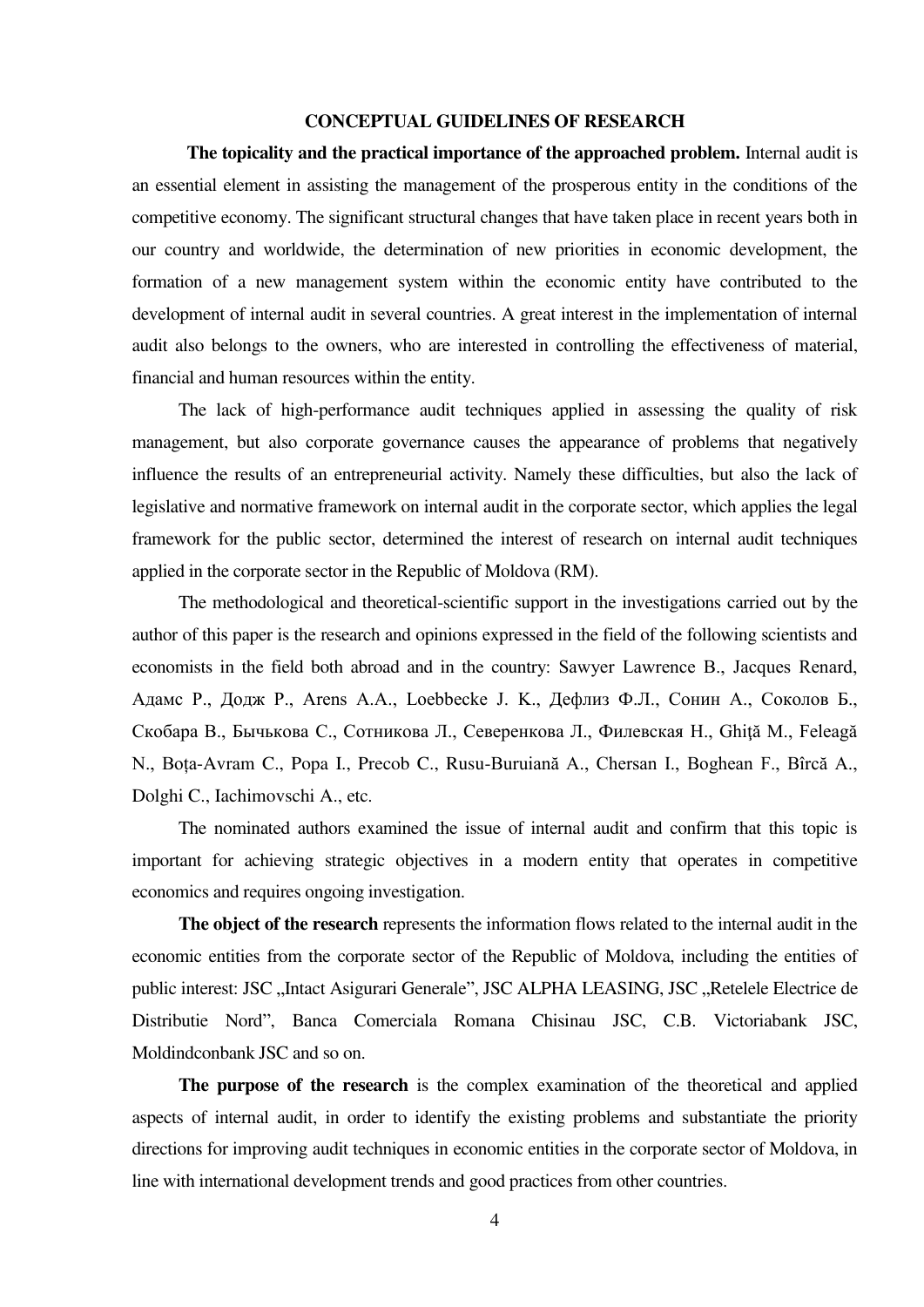In order to achieve this goal, the following objectives were established: researching the premises of the appearance, stages and tendencies of the evolution of the internal audit; conceptual development of the notion of "internal audit"; delimiting and analyzing the issue of approaches related to the types of internal audit and establishing its classification criteria; disclosing the problems related to the internal audit activity in the corporate sector in the Republic of Moldova and identifying solutions by correlating the internal audit objectives with the development strategies of the entity, the needs of the management and the audit committee of the entity; investigating the legal framework for regulating the internal audit and identifying the solutions related to the problematic normative aspects in the organization and functioning of the internal audit in the corporate sector of the Republic of Moldova; substantiating the need to ensure and improve the quality of internal audit within the corporate sector entity; arguing the implementation of new internal audit techniques related to the evaluation of the entity's internal control and corporate governance; improving the internal audit techniques related to the evaluation of the effectiveness of risk management in the corporate sector in the Republic of Moldova.

**Presentation of the research methodology.** The research scope of the doctoral thesis resides in the nominated title and is assigned to the field of audit.

The present research has a predominantly applicative character, the existing knowledge was used to elucidate some real problems, in order to achieve new audit techniques, which are used in a distinct field. The author made extensive use of the document analysis method, which allowed a content detailing of the set of issues addressed. The research is based on the results of investigations conducted by foreign scientists and researchers, also there were examined the analyzes and studies of domestic authors, as well as the normative acts of the Republic of Moldova and the International Standards for the Professional Practice of Internal Audit (ISPPIA).

The author frequently used the comparative method, which allowed toestablish the correspondences and differences between national regulations and ISPPIA, between national and international practice related to the field of internal audit. The evolutionary analytical method of events and phenomena was applied, which offered the author the possibility to explain the emergence and evolution of internal audit in terms of the development of audit in general.

Making a synthesis of the international experience related to research in the field of internal audit, the author identifies the main directions for analyzing the current situation of internal audit in the corporate sector of the country. In this scope, according to the established directions, the semistructured interview technique was applied, which allowed to elucidate the basic aspects of the activity of the internal audit subdivisions, also contributed to determine the development prospects of the internal audit in the nominated sector.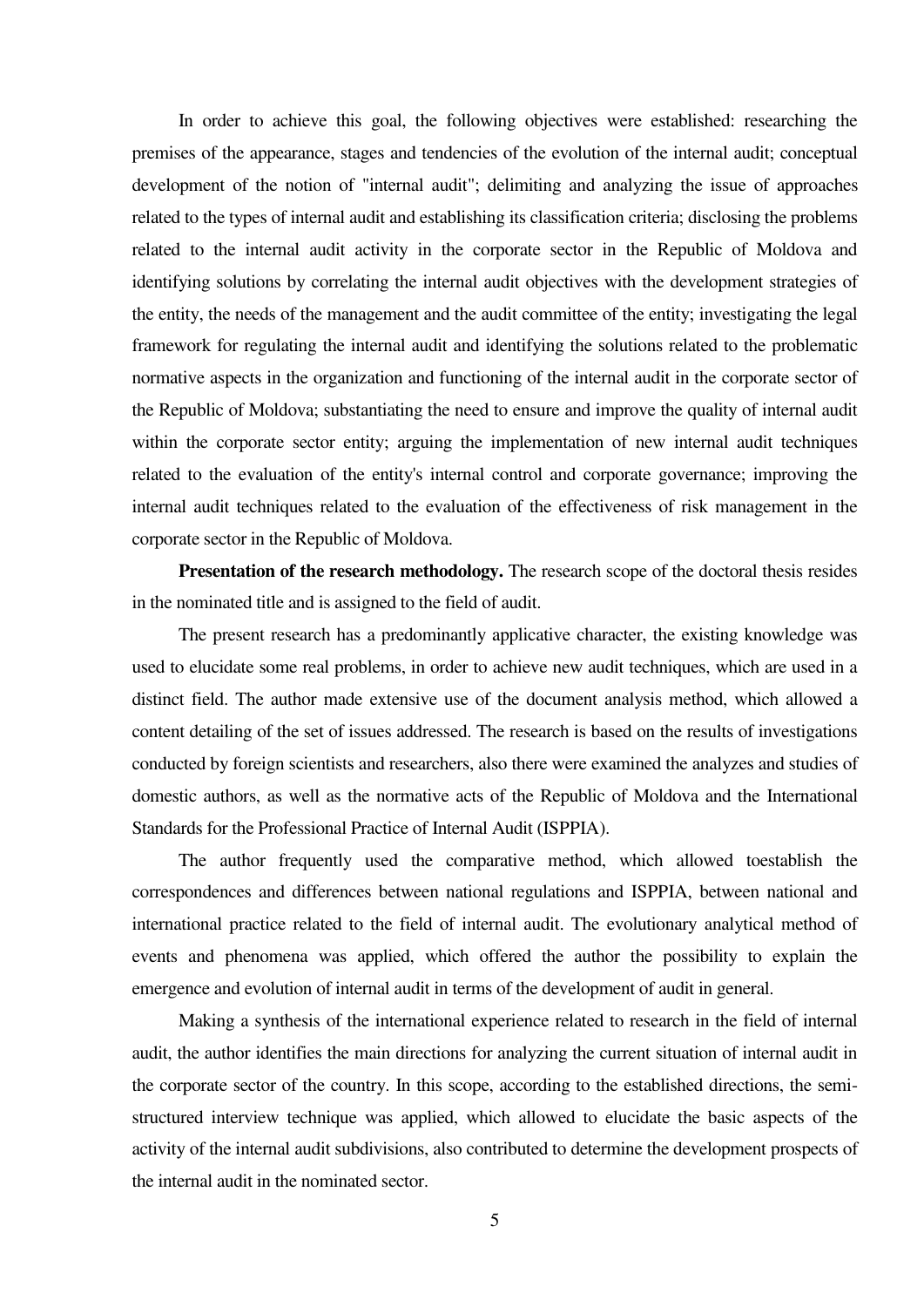The deepening of the research related to the evaluation of the corporate governance and the role of the internal audit in this process, was possible by using the investigation of the personnel from the entities of public interest, included in the study. Consequently, pertinent information related to the diagnosis of corporate culture was obtained, as well as the basic aspects of the current state of corporate culture at the entity were highlighted. At the same time, the author used the evaluation technique through qualitative indicators, which contributed to the formation of appropriate conclusions regarding the effectiveness of internal control and risk management within the studied entities.

**The research hypothesis** is based on the need to develop internal audit in the corporate sector of the Republic of Moldova based on the continuous improvement of audit techniques, which will achieve the objectives of economic entities and improve their operations.

**The main scientific results submitted for support emerge from the objectives of the thesis**  and consist in: deepening and developing the concept of internal audit; recommending a classification of types of internal audit based on its current functions; proposing the research method of the current situation of internal audit in the corporate sector of the Republic of Moldova; substantiation of a method for assessing the quality of internal audit; recommending internal audit techniques related to the assessment of the entity's internal control and corporate governance; proposing techniques for assessing the effectiveness of risk management in the country's corporate sector.

**The important scientific problem solved** is the identification of priority directions for improving internal audit techniques as an essential element in assisting the management of the modern entity in the corporate sector of the Republic of Moldova in accordance with its international development trends and good practices of other countries. The solution of this problem in research demonstrated the advantages of the recommendations formulated related to the implementation of new internal audit techniques in assessing risk management, corporate governance and internal control and their beneficial influence on the activity of entities in the nominated sector.

**The scientific novelty** consists in substantiating the recommendations regarding the modernization of the internal audit and aims at the following innovative elements: the theoretical deepening and development of the notion of internal audit, by establishing and arguing the landmarks in its concretization; substantiating an approach to internal audit types with a higher degree of synthesis, based on the basic functions of internal audit; addressing the issue and developing recommendations on improving the regulatory framework applicable to internal audit in the corporate sector of the Republic of Moldova; substantiation of a method of research and analysis of the activity of internal audit subdivisions in the corporate sector of the country; elaboration of the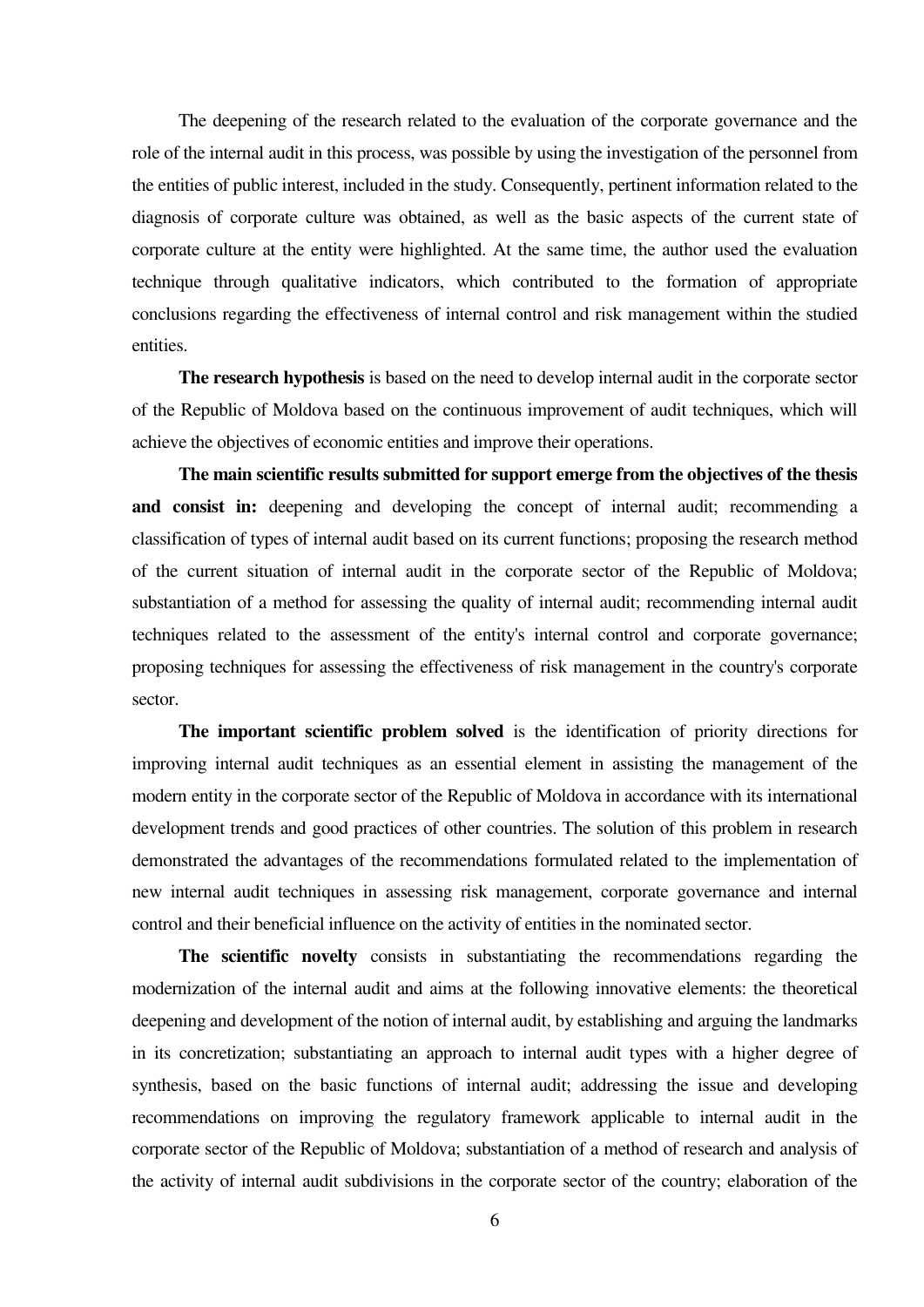criteria related to the comparative assessment of the development peculiarities of the internal audit in the Republic of Moldova and in other countries; substantiation of a method for evaluating the internal audit activity and streamlining the basic steps related to its application; developing a balanced set of indicators to assess the effectiveness of internal audit and appropriate evaluation tools; eliciting and solving problems related to the evaluation of internal control, risk management and corporate governance.

**The theoretical importance** of the thesis lies in the following researches: the analysis of national and international approaches regarding the notion of internal audit, as well as the concretization of a viable notion for all entities; analysis of the types of internal audit and recommendation of their classification with a higher degree of synthesis; identifying the legal framework applicable to internal audit and formulating recommendations for its rationalization; substantiation of the research directions of the internal audit situation in the corporate sector of the Republic of Moldova.

**The applicative value** of the research is confirmed by: arguing a new approach to the evaluation of the internal audit activity; recommending the balanced set of indicators for evaluating the internal audit activity; implementation of the evaluation tool of the indicator "Assessment of the satisfaction of the audit committee" in the dashboard; implementation in practice of recommendations on the use of internal control, corporate governance and risk management assessment techniques; elaboration and approval in practice of the questionnaire forms related to the evaluation of the control environment, corporate culture and risk management; description and implementation of the risk management stages through the prism of a concrete business process within the economic entity.

 **Approval of results.** The results of this research have been implemented in JSC "Intact Asigurari Generale" ", JSC ALPHA LEASING, JSC "Retelele Electrice de Distributie Nord" in order to improve the internal audit techniques related to the evaluation of internal control, corporate governance and risk management. The results of the research were presented and approved at 6 international conferences and a national conference with international participation. The main results of the research were published in 17 scientific articles, with a volume of 8.894 author sheets, of which 5 articles – from the scientific journals inside and outside the country, included in the databases: Copernicus, Google Scholar, DOAJ, WorldCat, BASE, Ulrich's Periodical Directory, RePec.

**Keywords:** internal audit, internal audit subdivision, corporate sector, internal audit standards, internal audit quality assessment, dashboard, internal control, control environment, evaluation questionnaire, corporate governance, corporate culture, risk management.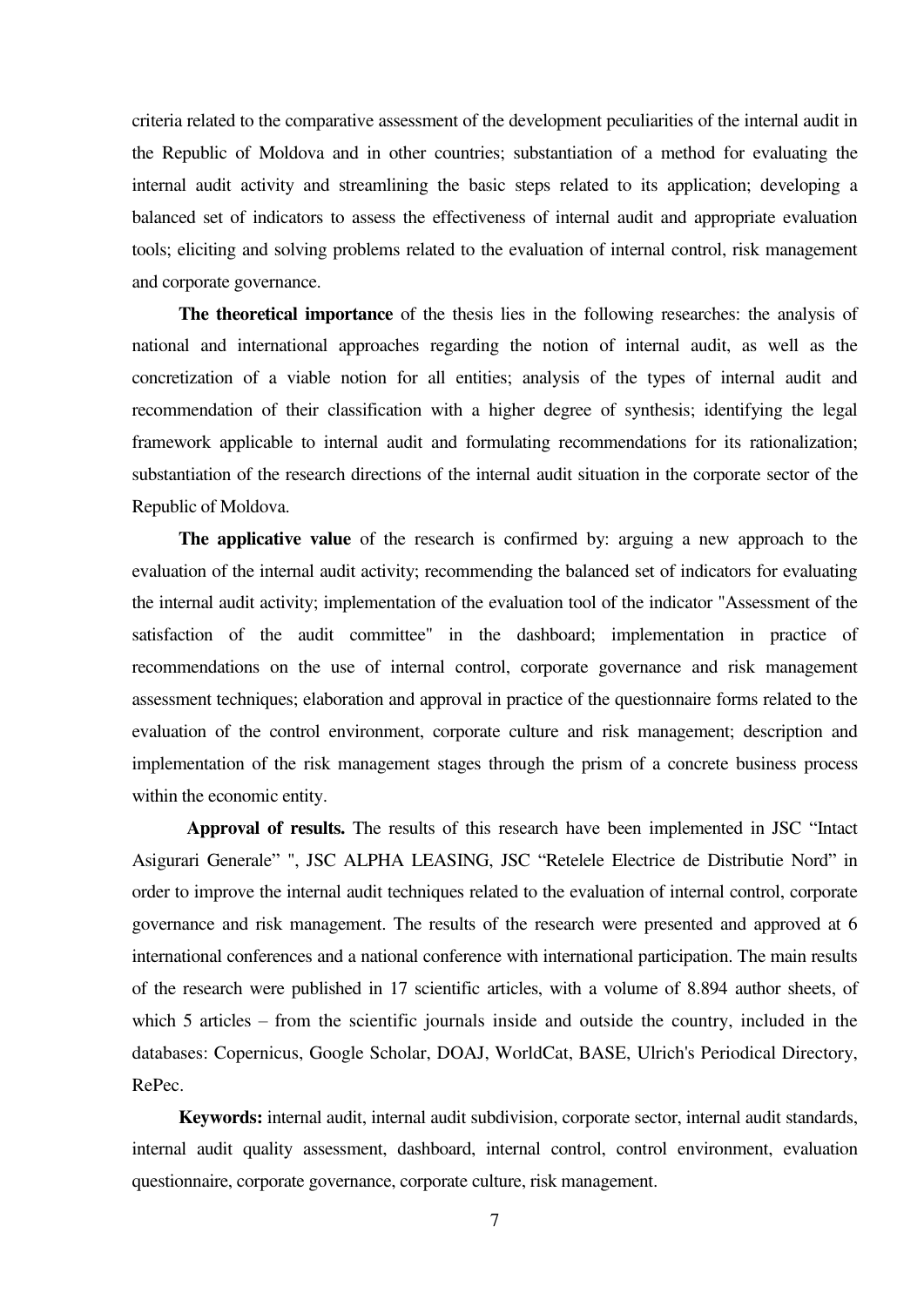#### **THESIS CONTENT**

**Chapter 1 "Theoretical approaches to internal audit and its evolution at national and international level"** examines the theoretical concepts of internal audit, as well as aspects of its emergence and evolution.

In the practice of economic entities from the Republic of Moldova, at present, the internal audit is in the process of formation and continuous development. Also, at the contemporary stage of evolution of the society, on an international level, the internal audit manifests itself as a distinct function within the entities and knows a rapid ascent. Despite this fact, the author found that the theoretical aspects of internal audit are insufficiently studied and elucidated in the economic literature of our country. At the same time, in the works of foreign authors there are different interpretations of both the concept and the objectives and functions of internal audit.

Different opinions are identified on the occurrence of internal audit. Some researchers [14, p.49] mention that internal audit appeared at the end of the 19th century, with the introduction by the New York Stock Exchange of the requirement for joint stock companies to create audit committees to be listed on the stock exchange. Others [15, p.9] present data on the appearance of internal audit in the 16th century. In our opinion, the appearance and evolution of the internal audit is indispensable to be studied in the context of the audit development in general. Following the results' generalization of the analysis of the available sources about the evolution of the audit, the author synthesized the stages in its development. The criteria used to highlight the stages of the audit evolution represent: the audit officers, the performers of the audit and its purpose. This study allowed to identify the moment and the premises of the appearance of the internal audit.

At present there are different interpretations of the concept of internal audit. The analysis of the definitions attributed to the internal audit allowed us to conclude that, initially, it was predominating the tendency of the authors not to delimit the content of the terms internal audit and internal control. However, with the change in trends in the development of internal audit, some researchers, such as Ghita M. [4], Сонин A. [16], Соколов Б. [17] et al. are increasingly trying to delimit the content of internal audit from that of internal control. The authors emphasize that the basic objective of internal control must include the development, implementation and maintenance of the entity's internal control system. And the internal audit is to evaluate the effectiveness of the operation of the internal control system.

Despite the fact that at present, the internal audit knows a regulation in the public sector, and for the corporate sector a "normative vacuum" is formed, the confusion of the existence of two forms of audit is created. We believe that there must be a vision on the definition of the concept of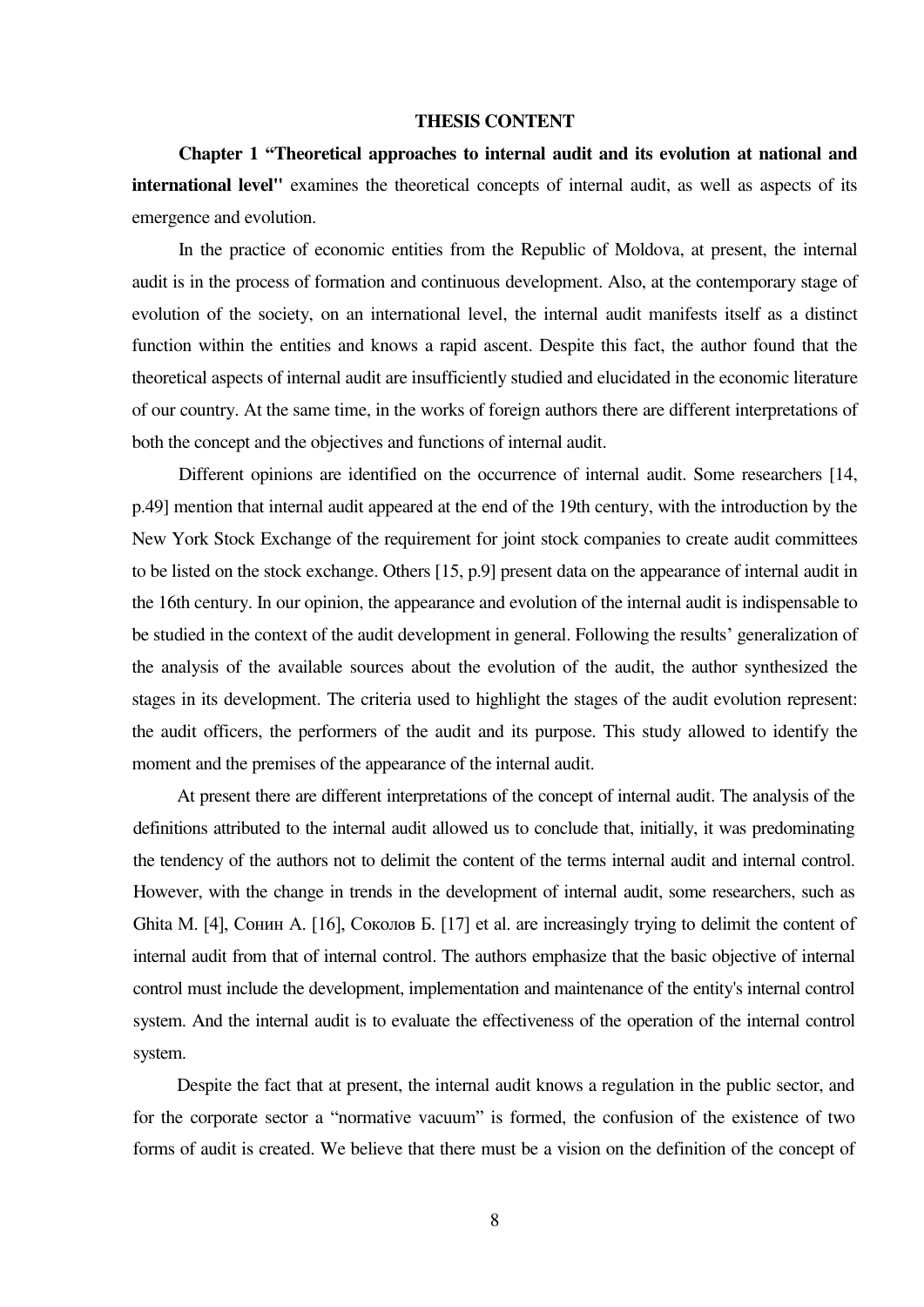internal audit, because there can be no different interpretations of its notion: one for the public sector and another for the corporate sector.

In this order of ideas, the author concretized the definition of internal audit, which is viable for all entities, based on the following benchmarks: function exercised; independence and objectivity; area of applicability; who performs the audit; providing insurance and counseling; orientation towards risk management, control and governance processes.

The author proposes the following definition of internal audit: *"Internal audit represents a function performed independently and objectively within the entities from different spheres of activity. The internal audit function may be performed by internal auditors or professionals outside the entity, who provide assurance and counseling to add value to it and improve operations, to support the entity in meeting its objectives by implementing a systemic and methodical approach in assessing the effectiveness of risk management, control and governance processes".*

Due to the changes in the evolution of the internal audit concept, we also attest changes in the characteristics inherent in the internal audit. Thus, the analysis of the current notion of internal audit reveals the broadening of the essence of internal audit, namely, the provision of assurance and advice. In the practice of internal audit, problems appear related to the establishment of the time ratio, which the auditors must provide to the insurance and advisory activities. In our opinion, the insurance activities are paramount in the exercise of the internal audit, and the relationship between the insurance and advisory missions must be dictated by the current internal needs of the entity's management, by the particularities of its activity and development.

Another new feature, which results from the changes in the evolution of the concept of internal audit – is bringing the value of the entity. Internal audit brings value to both the entity and the stakeholders interested in this activity, given that strategies, objectives and risks are taken into account, and objective and relevant assurance is also provided; contributing at the same time to the effectiveness and efficiency of governance, risk management and control processes.

In connection with the fact that lately the significance and role of internal audit has increased, both internationally and nationally, the author has developed the study of types of audits, while highlighting the types of internal audit. At present, different approaches to internal audit types have been identified and there is no single view on their classification. We consider that the basis of the internal audit classification should be the current functions, which it exercises at the entity, namely, the insurance and advisory functions. Taking into account the functions performed by internal audit and the need for a better understanding of its essence by its beneficiaries, the author addresses the types of internal audit with a higher degree of synthesis, namely: system audit, which includes audit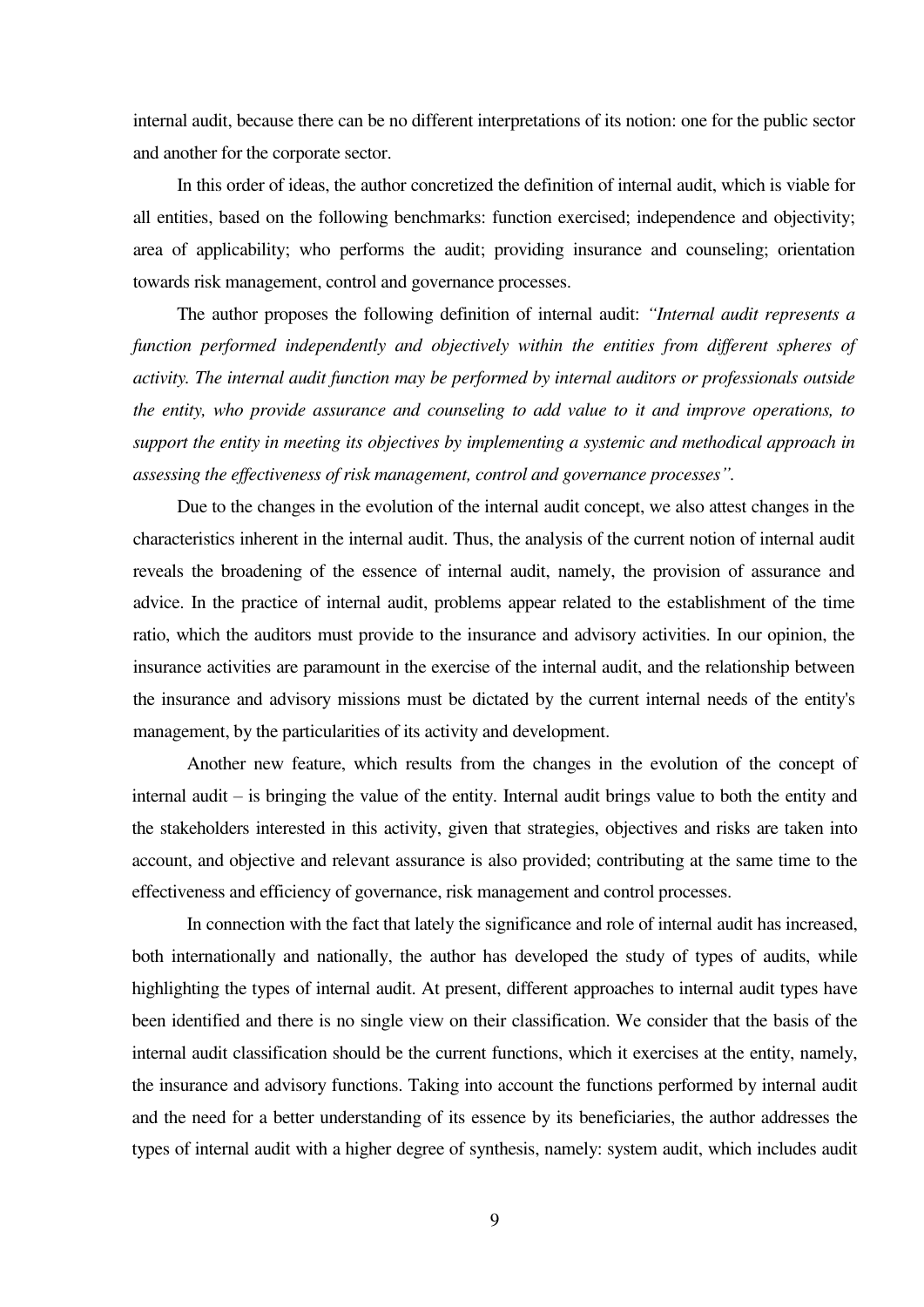financial and audit of information technologies; the performance audit, including the entity's operational audit and the entity's strategy audit; compliance audit, in its traditional interpretation.

In **Chapter 2 "Current analysis and perspective of the functioning of internal audit in the corporate sector"** an analysis of the current situation of internal audit in the corporate sector of the country is realized, the peculiarities of its development compared to other countries are studied, also researched aspects of insurance and improving the quality of the activity of the internal audit subdivisions in the corporate sector of the Republic of Moldova are investigated. The legal

framework applicable to internal audit is also examined and some proposals are made to improve it (Figure 1).



**Fig. 1. The legal framework applicable to internal audit** 

*Source*: Prepared by the author.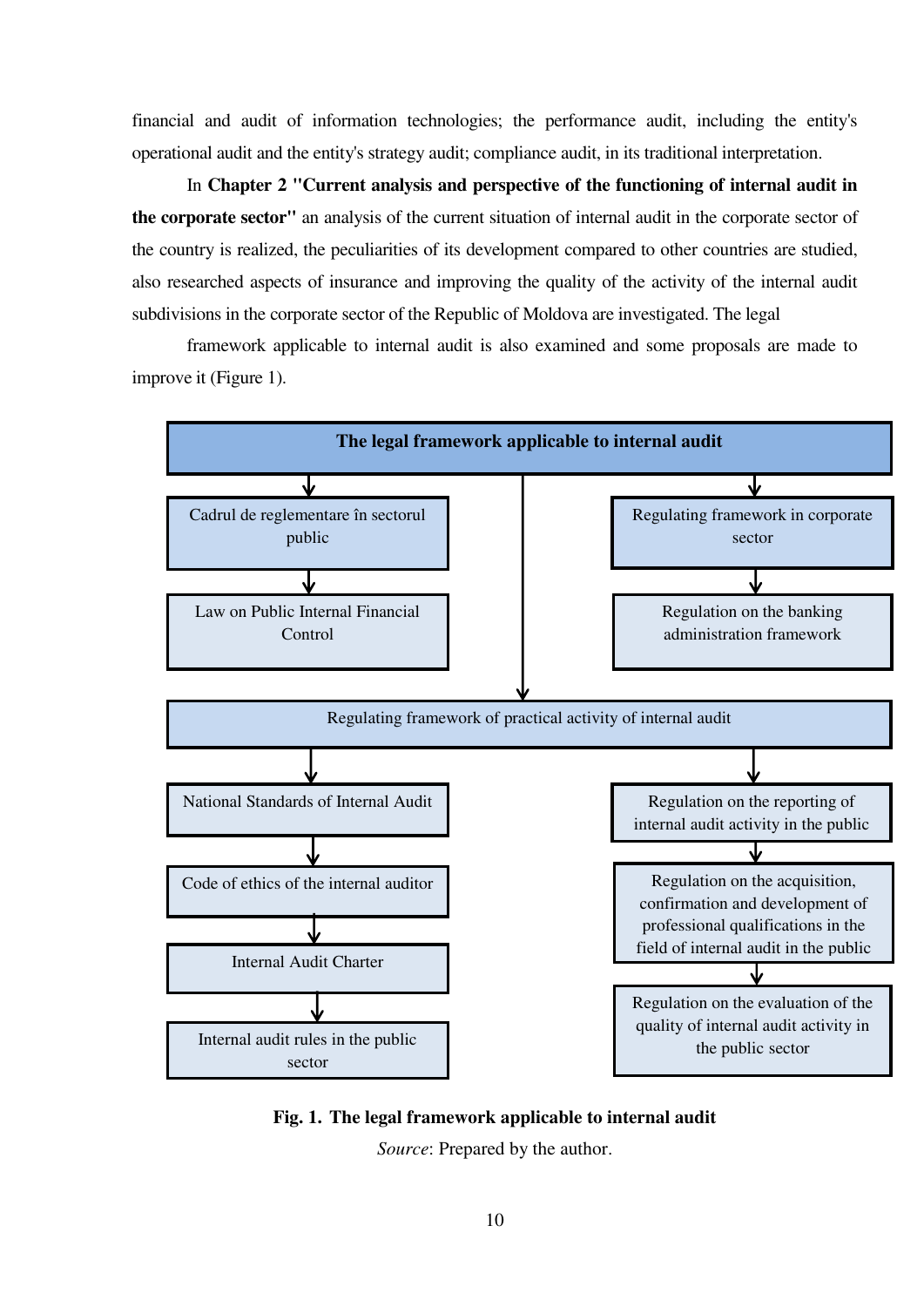The approach of the study of the legal framework for the organization and functioning of internal audit in the Republic of Moldova reveals from the fact that the current regulatory framework for internal audit refers mainly to internal audit from the public sector, as shown in the information presented in Figure 1. At the same time, the National Internal Audit Standards applied in the public sector are by way of recommendation for the private sector. In this context, the author of the thesis finds that, at present, it is appropriate to establish the legal framework applicable to internal audit in the corporate sector, which would include the implementation of the International Professional Practices Framework (IPPF). This proposal could be realized by updating the Corporate Governance Code, namely by stipulating the requirement to comply with the IPPF.

In our opinion, making such changes in national legislation contributes to the assimilation of advanced international practices and the efficiency of internal audit in accordance with international norms.

At the same time, the author found that at the moment there are no empirical studies on the current situation and the role of internal audit in the corporate sector. A better situation, by comparison, is attested in the internal audit of the public sector and, namely, the Ministry of Finance of the Republic of Moldova prepares the Consolidated Annual Report on public internal financial control [5], which also includes information on the current situation of internal audit. At the same time, it should be noted that globally there are various studies conducted by prestigious international bodies related to internal audit [19], with the primary objective of obtaining information on global internal audit practices.

In this context, the author established the research directions, which in our opinion are relevant for investigating the current situation of internal audit in the corporate sector of the country. These include: the qualitative characteristics of the internal audit subdivisions, human resources management and resource assurance, operational activity. The research of the current situation of internal audit in the corporate sector was carried out using the qualitative research method, such as the semi-structured interview. For this purpose, the author developed models of interviews corresponding to each research direction, subsequently being applied in the research of the activity of the internal audit subdivisions of 15 entities in the corporate sector of the country.

The analysis of the research results allowed to make some basic conclusions, which represent:

• internal auditors are primarily concerned with assessing the effectiveness of operational activity and assessing compliance; there is also an interest of the internal audit subdivisions in carrying out the advisory tasks of the Board of Directors, which demonstrates the importance of internal audit for the top management of companies;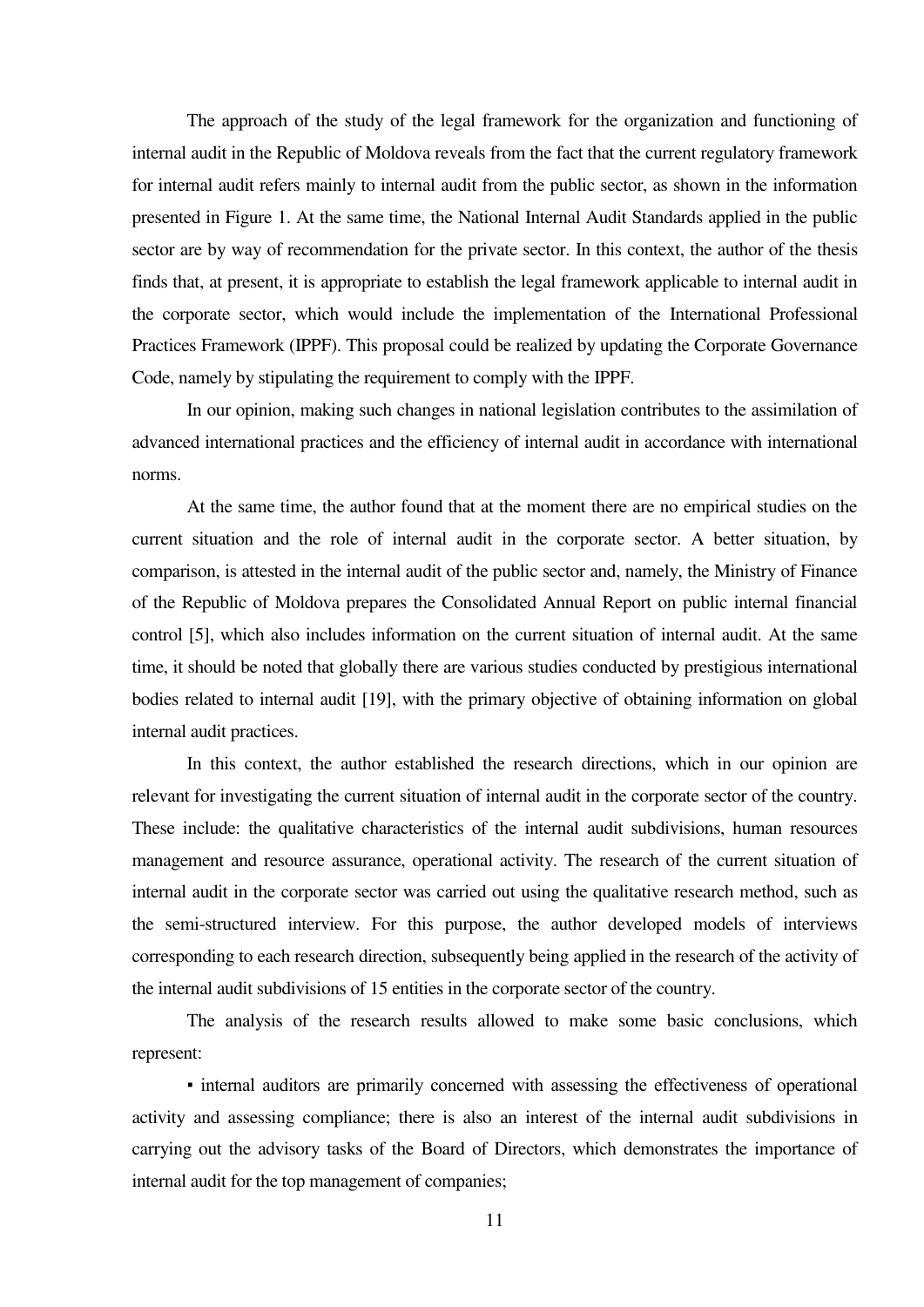• in the practice of auditing difficulties appear very often due to current requests from senior management; at the same time, difficulties often arise despite the action of the following factors: the involvement of staff in other projects that are not provided in the annual audit plan and the lack of time to perform the planned tasks;

• in all of the entities included in the study the specialized software is not applied, at the same time, in the international practice the specialized software is applied in most entities; and among the basic causes of non-use of specialized software we can enumerate: the dimensions of the internal audit subdivisions; the absence on the market of software that would meet the requirements of the Fund Manager and their short activity (in the case of newly created subdivisions);

• the perspectives of the functioning of the internal audit constitute: the increase of the degree of technological of the internal audit; orientation towards increasing the efficiency with which the risk management is achieved; interest in assessing the performance of internal audit and developing the skills that auditors need to have.

At the same time, the author performed a comparative analysis of the particularities of internal audit development in the Republic of Moldova and other countries, such as Romania, Germany and the Russian Federation in order to highlight the possibilities of applying advanced internal audit practices in the corporate sector.

The author established a series of comparative assessment criteria, which represent: the existence of normative regulations related to internal audit, the obligation to perform internal audit, the obligation to perform internal audit according to IPPF, the obligation to hold professional certification in the field, the activity of professional bodies in the field and the existence of advanced research in the field of internal audit.

Following the study, the author identified the following aspects, which can be implemented in the internal audit activity in the corporate sector. These include:

- adoption and / or high compliance with IPPF;

- implementation of internal standards and regulations in the exercise of internal audit;

- extensive activity in the field of internal audit of professional associations, thus contributing to the development and popularization of the internal audit profession;

- international recognition of professional associations as a national representative of the Institute of Internal Auditors;

- the existence of quality empirical studies in the field of internal audit;

- the professionalism of the internal audit service staff;

- ensuring real independence of internal auditors;

-a systemic and complex approach to the objectives of internal audit and risk management.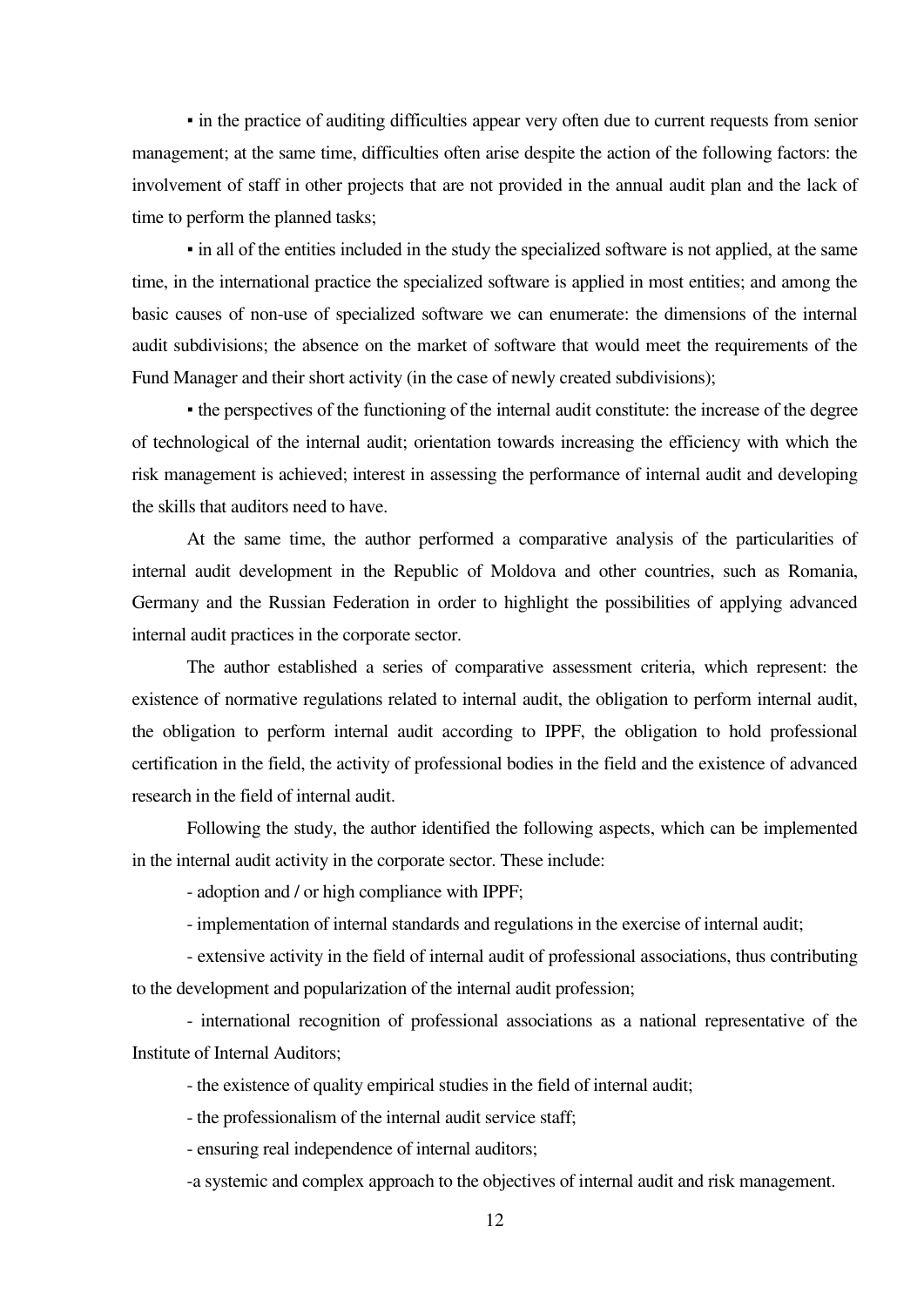In order to ensure the achievement of the objectives in accordance with the requirements stipulated in the IPPF, the internal audit subdivisions are to guarantee a high level of quality of the activities performed at its level. In the foreign literature, increased attention is paid to questions related to ensuring and improving the quality of internal audit. At the same time, the field of local research does not include theoretical and practical aspects related to the advanced topic. The author considers that in order to ensure the quality of internal audit and the elimination of weaknesses, a process of ensuring and improving the quality of internal audit should be implemented at the level of internal audit subdivisions.

 In these circumstances, the author has identified and proposes the following elements of the quality assurance and improvement process: the internal audit quality assurance and improvement program; internal and external evaluations; reporting on the internal audit quality assurance and improvement program. The author also proposes a model of the Internal Audit Quality Assurance and Improvement Program.

An important element of the process of ensuring and improving the quality of internal audit is its evaluation, both internal and external. The results of the research carried out by the author indicate that internal evaluations are carried out in entities in the country's corporate sector, at the same time, independent external evaluations are not performed. This indicates non-compliance with IPPF requirements.

The author studied the problems of the internal audit evaluation process, including those related to the establishment of evaluation criteria. In this context, the author proposes strengthened evaluation criteria, and namely the internal audit must correspond to: the IPPF and the strategic objectives of the entity.

 A problematic aspect of assessing the quality of internal audit is the establishment of appropriate evaluation indicators, including a balanced set of indicators, as internal audit must demonstrate its value as a key element in the corporate governance of the entity. In order to solve this problem, it is necessary to determine the stakeholders directly from the internal audit and to establish their needs. In this context, the author proposes a model of the Charter of the process of elaboration of the indicators used in the evaluation of the internal audit.

In order to determine the balanced set of indicators it is necessary to establish the method of assessing the quality of the internal audit. In these circumstances, the author researched the methods for assessing the performance of entities, including the performance of its activities, used internationally. The author proposes an evaluation method, based on the scoreboard, which allows to highlight the link between the internal audit objectives and the entity's objectives.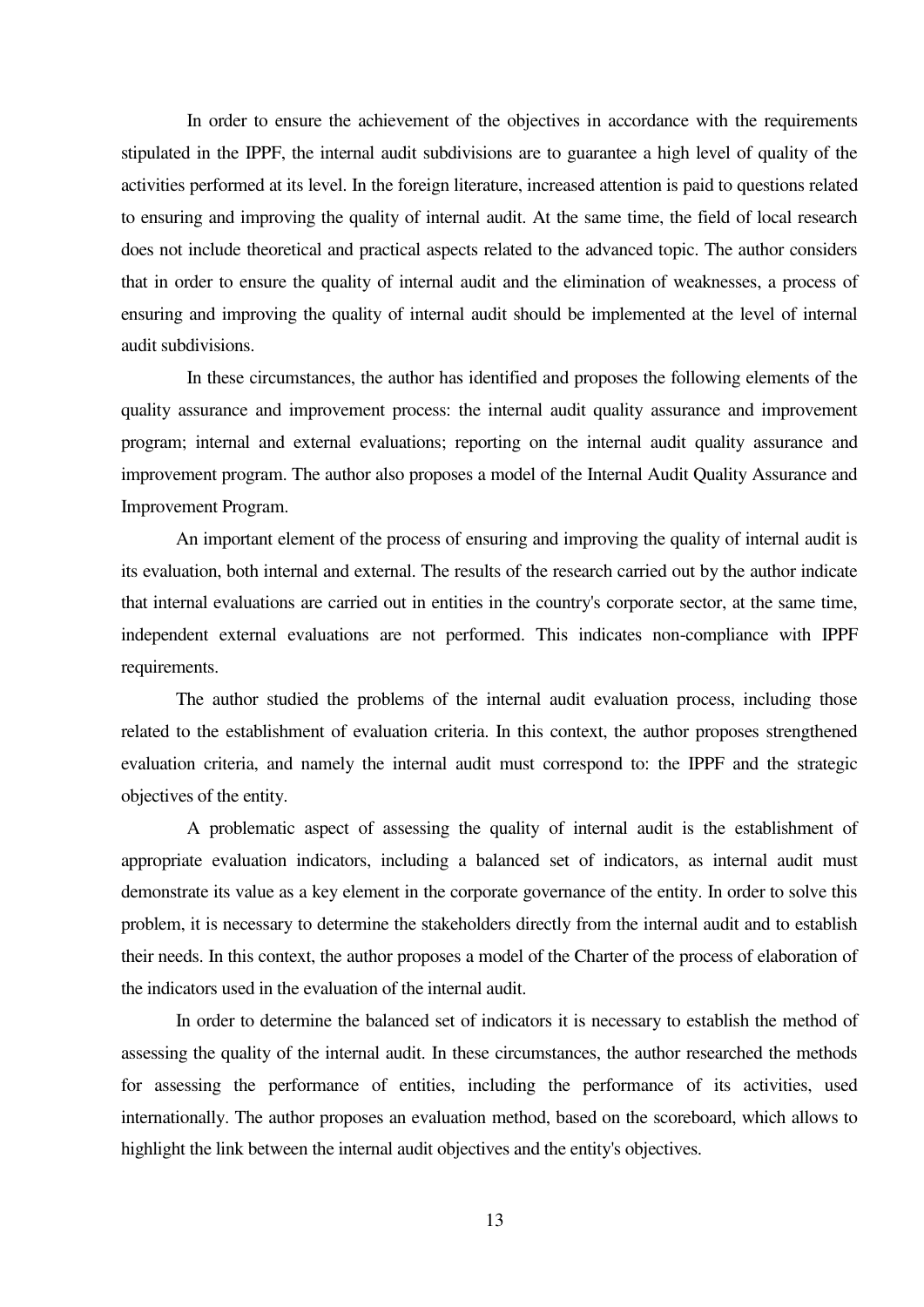The author determined and explained the basic stages of using the dashboard to assess the effectiveness of the internal audit: identifying significant issues and developing dashboard indicators; quantification of the value of the indicators used in the evaluation and aggregation of the quantification of the value of the indicators used in the evaluation.

| <b>Perspectives</b> | <b>Strategic objectives</b>          | <b>Indicators</b>                                   |
|---------------------|--------------------------------------|-----------------------------------------------------|
| 1                   |                                      | 3                                                   |
| 1. Financial        | · Inclusion in the internal audit    | - Percentage of audit missions completed within     |
|                     | budget                               | budget                                              |
|                     | Carrying<br>value-added<br>out       | • Savings from making recommendations               |
|                     | internal audit missions              |                                                     |
| 2. Client           | · Satisfaction of the entity's audit | • Assessing the degree of satisfaction              |
|                     | committee and management             | • Assurance on the adequacy of the internal control |
|                     |                                      | system                                              |
|                     |                                      | • Assurance on the adequacy of risk management      |
|                     |                                      | • Share of accepted recommendations                 |
|                     |                                      | · Share of recommendations made                     |
|                     |                                      | - Changes made in the entity's processes            |
| 3. Operational      | • Risk coverage                      | • The level of reduction / elimination of the       |
| activity of the     | • Compliance with ISPPIA             | identified risks                                    |
| internal<br>audit   |                                      | - Fulfillment of the internal audit plan            |
| subdivision         |                                      | • Number of recommendations for an audit            |
|                     |                                      | - Evaluation of compliance with ISPPIA              |
| 4. The              | • Development of staff skills        | • The number of hours performed in professional     |
| potential of the    | • Supporting innovations             | development                                         |
| internal audit      |                                      | • Share of employees holding professional           |
| subdivision         |                                      | certificates                                        |
|                     |                                      | • Number of new audit methods used                  |
|                     |                                      | • Number of newly identified risks                  |
|                     |                                      |                                                     |

**Table 1. Elaboration of indicators from the dashboard for internal audit** 

*Source*: Prepared by the author.

As we can see, the scoreboard includes the following important issues: the interests and needs of the audit committee; the interests and needs of the entity's management; operational activity and potential of internal audit subdivisions. Based on the results of the use of the dashboard, the author developed practical measures for the development of internal audit.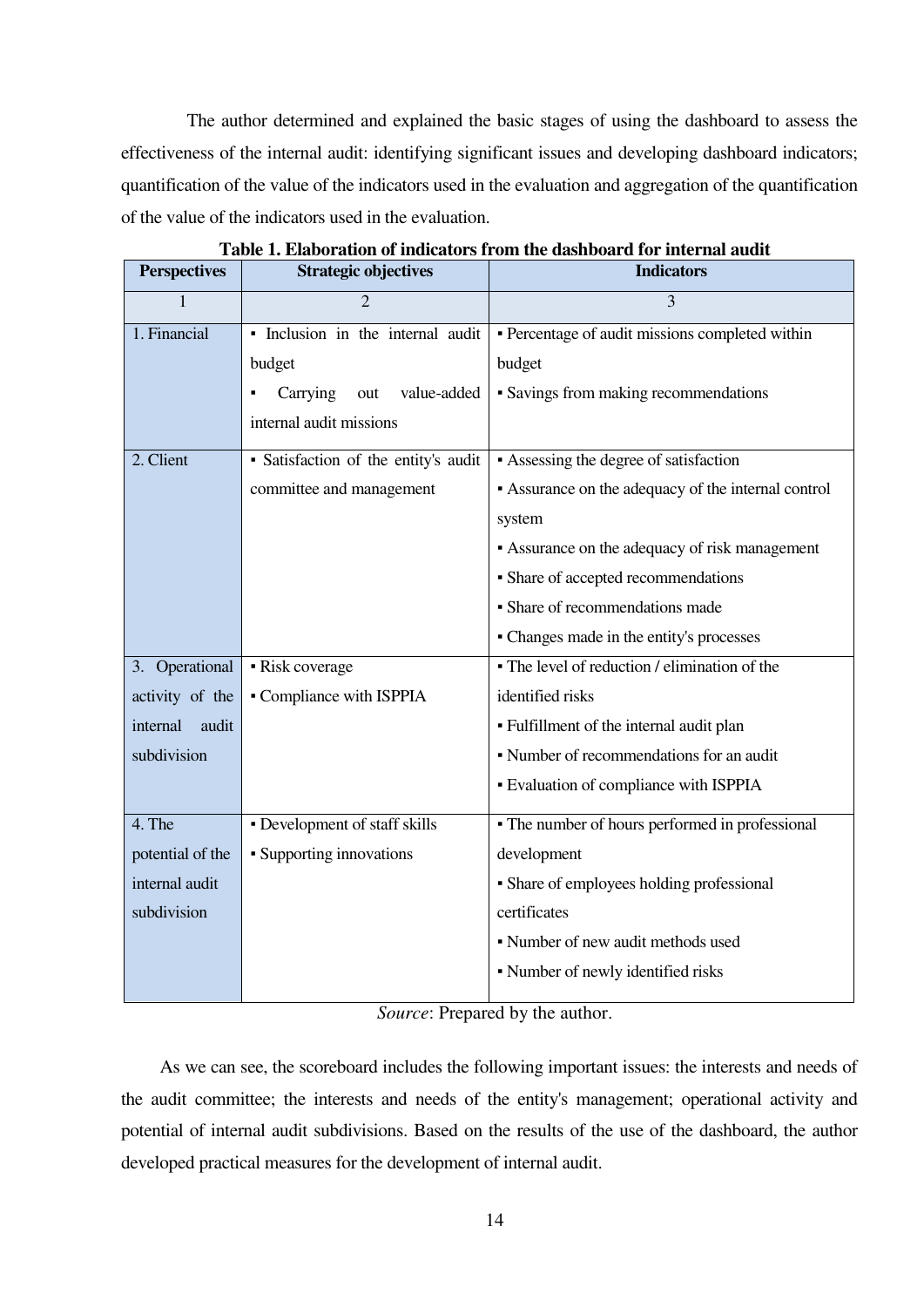**Chapter 3 "Priority directions for improvement of internal audit techniques in the corporate sector of the Republic of Moldova"** deals with the problematic aspects related to the auditor's assessment of internal control, corporate governance, application of internal audit techniques related to risk management in entities in the sector corporate of the RM.

In the context of the exercise of internal audit in the entities in the corporate sector of the country, the importance and the need to establish its priority areas increase. The author identifies the given areas in terms of internal audit development trends, the approach being from international to national and proposes the following basic areas in which it is essential to improve internal audit techniques: internal control assessment, corporate governance and risk management.

Currently, the entities in the corporate sector feel the need to increase the quality of information assurance, which in turn is related to improving the internal control system. These circumstances contribute to increasing the role of internal audit in assessing the entity's internal control system. The author proposes a reference framework for its evaluation, which includes: evaluation criteria, evaluation steps, evaluation methods and reporting on evaluation results.

At the same time, there are identified and argued the steps in the assessment of internal control at the entity, which include:

1. *Obtaining an overview of the internal control system of the entity.* Here we consider the description of the objectives submitted to the internal control; identifying and studying the regulatory framework for the functioning of internal control, both internal and external.

2. *Establishing and analyzing the content of the constituent elements of the internal control mechanism.* During this stage, the internal auditors are to establish the elements that underlie the internal control system of the entity, as well as to obtain an understanding of their content and basic characteristics. At the same time, it must determine the participants and specify their role in the entity's internal control system.

3. *Evaluation of the elements of the internal control system identified at the entity.* At this stage the internal auditors must determine the techniques and tools for evaluating the elements of the internal control system. The author proposes a systematic approach in the evaluation of internal control, which is oriented towards the appreciation of each element of it. This allows internal auditors to conduct an integrated assessment of the effectiveness of the internal control system. The author also identifies audit techniques relevant to one of the elements of the internal control system – the control environment and we propose to evaluate the qualitative indicators of the control environment. This technique involves the development of qualitative indicators to assess the effectiveness of the control environment of the entity and the use of the appropriate tool – its evaluation questionnaire. We consider that the evaluation indicators should be grouped, using as a classification criterion – the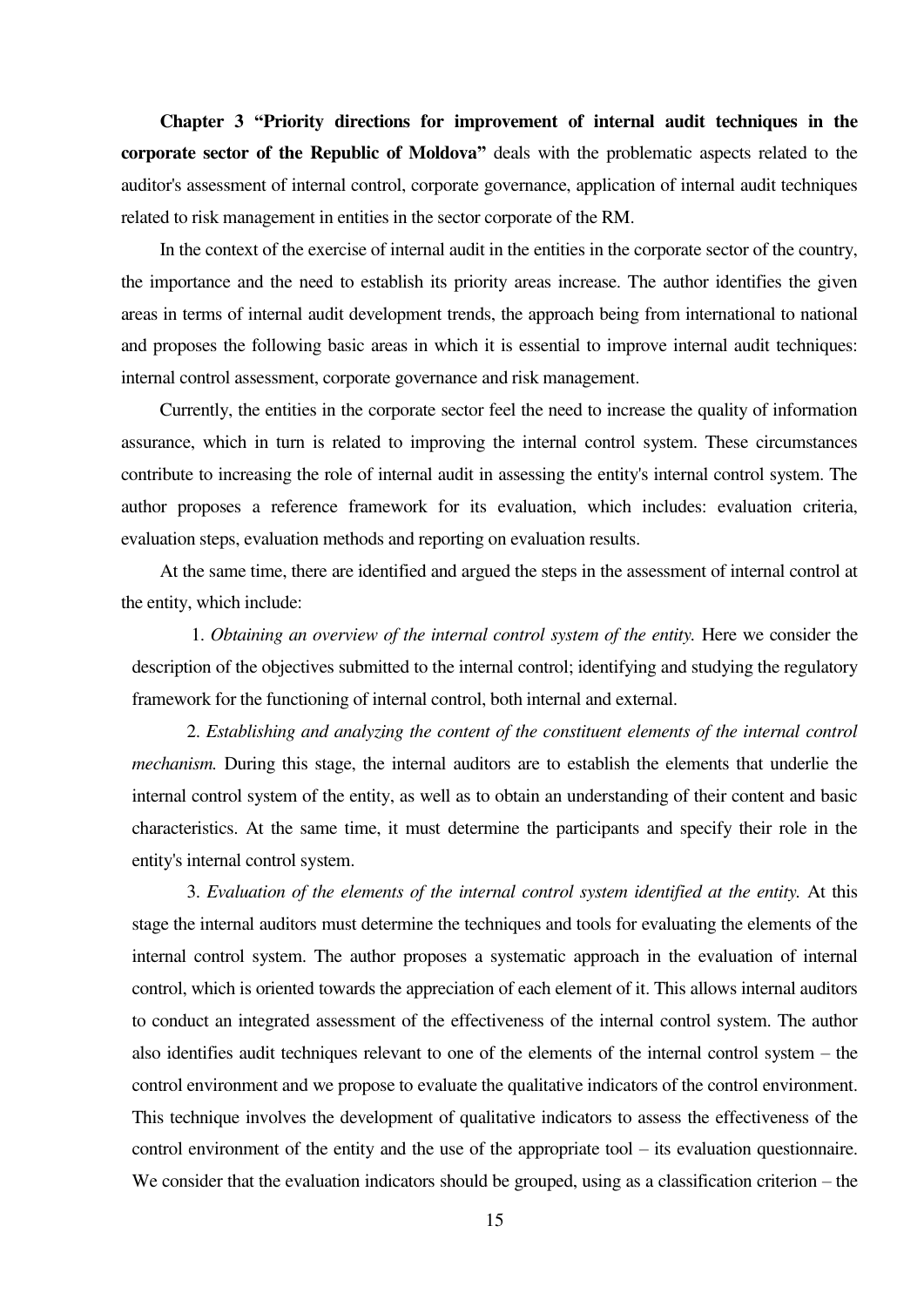constituent elements of the control environment. In this way, the internal auditor has the opportunity to make a qualitative assessment of each element of the entity's control environment and, consequently, to argue for recommendations to improve its effectiveness.

 In our opinion, in order to exclude the subjectivity of the assessment of the entity's control environment, it is necessary that the questions in the questionnaire be formulated clearly and precisely. Each answer to the questions of the questionnaire is given a certain score, in the range from 0 to 3 points. The evaluation scale looks like this:

▪ 3 points - the elements of the control environment fully correspond to the regulations in the field;

▪ 2 points - the elements of the control environment largely correspond to the regulations in the field;

▪ 1 point - the elements of the control environment partially correspond to the regulations in the field;

▪ 0 points - the elements of the control environment do not correspond to the regulations in the field.

Based on the answers obtained through the questionnaire, the effectiveness of the control environment is assessed according to the following formula:

$$
\mathcal{E} = \frac{\Sigma_{i=1}^n i}{n} \tag{1}
$$

where:

i – the score assigned to the state corresponding to the analyzed element;

n – the number of elements analyzed.

If the result obtained from the evaluation is in the range of 2 to 3 points, the control environment is considered effective. If the evaluation is in the range of 1 to 2 points, then the control environment is considered to be inefficient.

In this context, the author developed a set of qualitative indicators for assessing the control environment of entities in the corporate sector of the Republic of Moldova. At the same time, he developed and proposes a model of the control environment assessment questionnaire, which he presents in Annex 17 to the thesis.

At present, there is a growing international interest in the subject of corporate governance, including the role of internal audit in it. The author determines a priority direction in the evaluation of corporate governance, namely, in terms of evaluating its basic element – corporate culture. In this context, the significant aspects of the corporate culture audit are established and argued, focusing on the complexity, problems and techniques of its evaluation. In order to successfully carry out corporate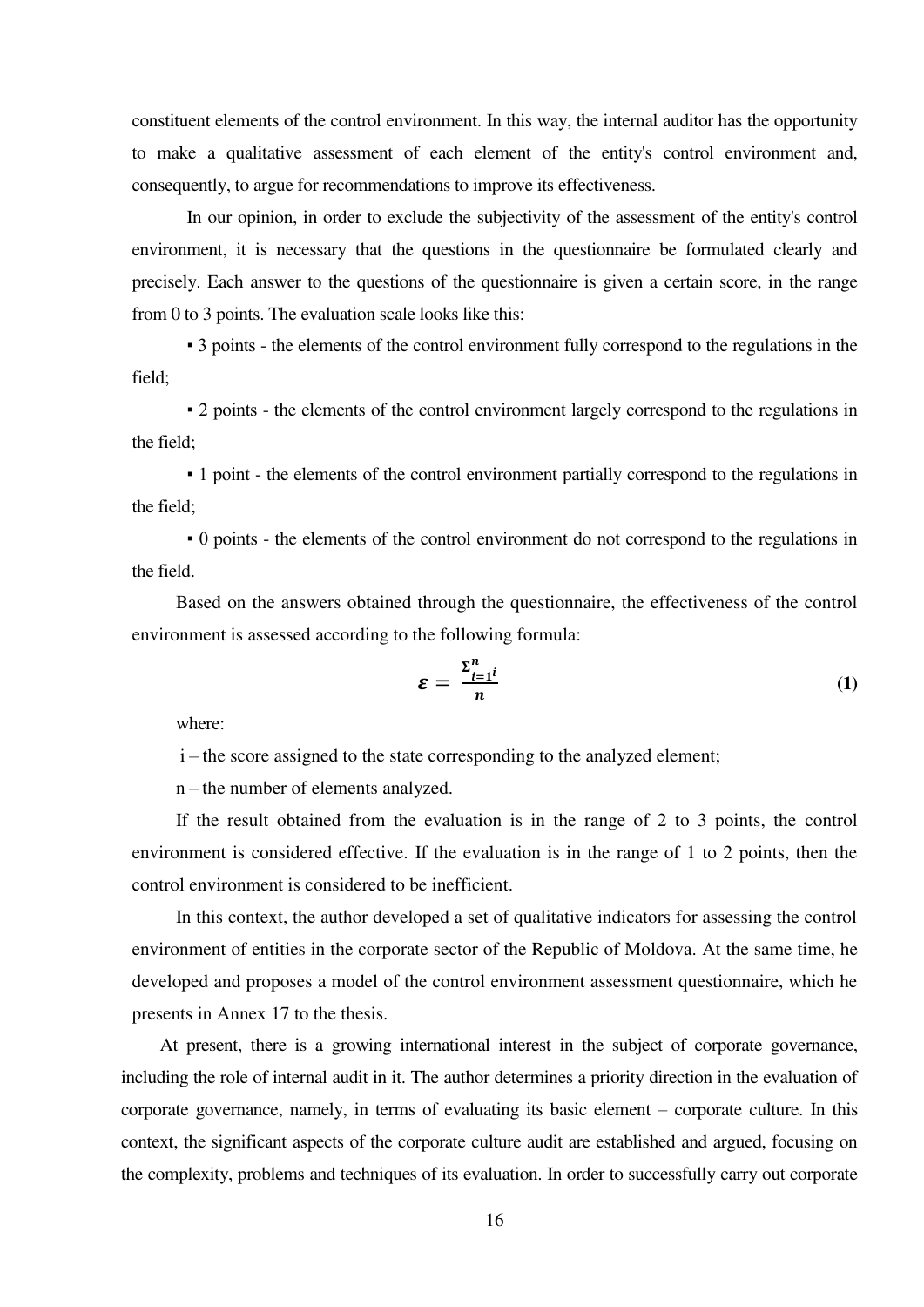culture audit missions, it is necessary to establish the basic methods within them. For the diagnosis of the type of corporate culture, the author proposes the use of the competitive values method, with the adaptation of the ICAO evaluation tool to the context of the corporate sector in the country.

Directly, its practical application was made for the diagnosis of corporate culture within a public interest entity in the country – "Intact Asigurări Generale" JSC. The use of this tool allowed to identify the corporate culture specific to the entity at the time of application of the tool (current situation) and captured the corporate culture that employees want to develop (the desired situation).

| <b>Type of culture</b> | <b>Current situation</b> | <b>Desired situation</b> | <b>Difference</b> |
|------------------------|--------------------------|--------------------------|-------------------|
| Clan                   | 19,35                    | 26,49                    | 7,14              |
| Autocratic             | 17,61                    | 20,30                    | 2,69              |
| Market                 | 32,62                    | 27,14                    | (5,48)            |
| Hierarchical           | 30,42                    | 26,07                    | (4,35)            |
| <b>Total</b>           | 100                      | 100                      | X                 |

**Table 2. Diagnosis of corporate culture within the "Intact Asigurari Generale" JSC**

*Source*: Elaborated by the author based on the information from the "Intact Asigurari Generale" JSC.

Following the analysis of the obtained results, the author identified the type of representative corporate culture. Thus, the culture established within the examined entity is the market type culture (32.62 points), which is directed towards the external environment, respectively towards the clients of the entity. The studied entity is oriented, as a priority, towards obtaining the results and achieving the proposed objectives. The author considers that the identification of market-type culture as the predominant culture is compatible with the external environment in which the entity operates. It should be noted that the entity operates in a market with a high and even an aggressive competition.

Hierarchical culture is also representative, with a score of 30.42 points and is determined by characteristics specific to a stable working environment, provided, notwithstanding that it is dominated by a formal atmosphere, and the activity of the entity is subject to certain rules and rules.

At the same time, we notice that the identified dominant corporate cultures – market and hierarchical, register differences between the current situation and the desired situation. But as we see, the differences do not exceed 10 points in the case of market culture and, accordingly, in the case of the hierarchical one. In the circumstances described, according to the competitive value method, there is no urgent need to change the current corporate culture profile.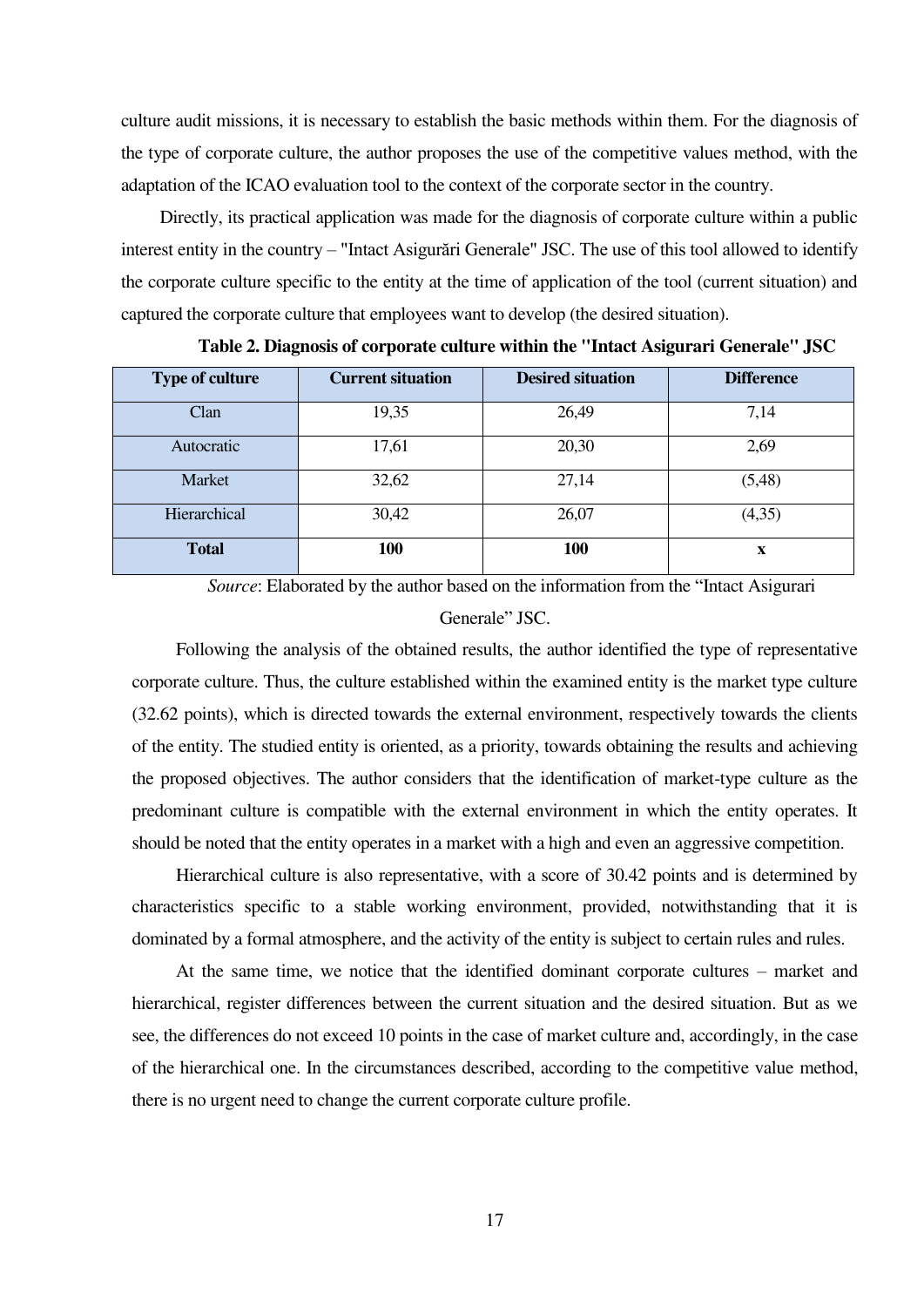At the same time, we notice an increase by 7.14 points of the employees' preferences for the clan type culture, which following the reprofiling of the types of cultures becomes dominant. Thus, the employees of the entity want an increase of the family atmosphere in the activity environment.

Based on the study, the author of the thesis proposes the basic methods to be used in the audit of corporate culture, presented in Figure 2.

At the same time, we propose as a criterion in the selection of audit methods to use the type of audit: initial or subsequent. If the state of the corporate culture has not been assessed at the previous entity, then the audit procedures applied to achieve the objectives of the mission will be different.





*Source:* Elaborated by the author.

As shown in Figure 2 proposed by the author of the thesis, a basic method that can be used by internal auditors is employee investigation. The investigation of employees has an advantage, in our opinion, which consists in the possibility of obtaining evidence from a large community and the high level of objectivity of such evidence. In order to obtain objective results, it is necessary for the investigation procedure to be carried out anonymously and for employees to have confidence that measures will be taken to resolve the problems that have arisen. In our opinion, the mandatory survey should include ethical issues in the entity, which are necessary for the evaluation of corporate culture. In order to obtain conclusive results on the corporate culture of the entity, the author of the thesis proposes the following structure of the evaluation survey:

1. *General topics*. In this section, employees are to explain what they mean by the notion of "corporate culture" and how they appreciate the corporate culture of the entity in which they operate.

2. *Value system.* Through this section, the internal auditor tends to accumulate relevant information related to the value system that characterizes the corporate culture of the entity.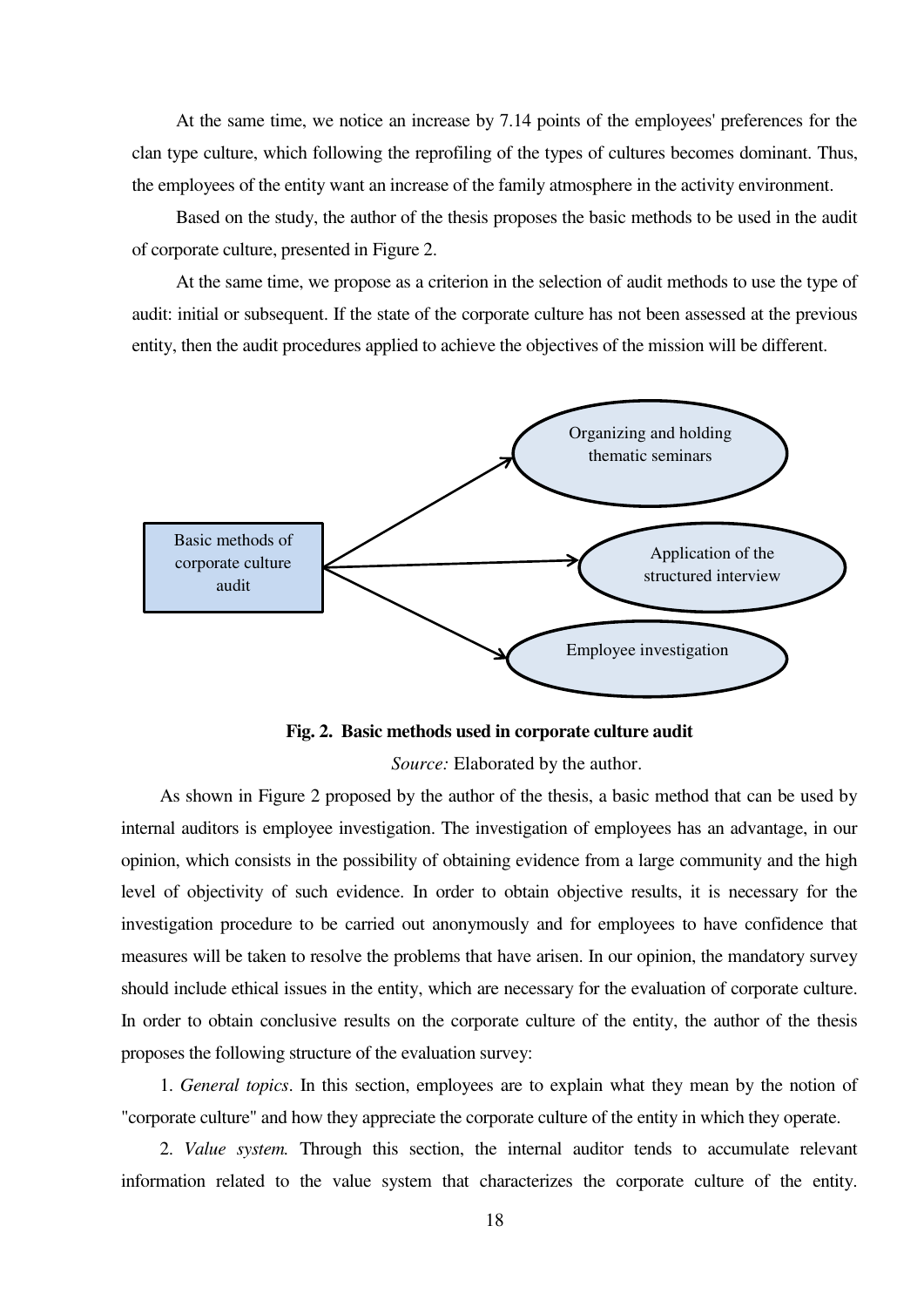Employees must disclose the existence of the entity's mission and strategic purpose; the existence of the Code of Ethics and its observance within the entity; core values that determine corporate culture.

3. *Leadership style.* The nominated compartment proposes to the internal auditor to determine the management style of the entity, how conflicts between employees are resolved and what is the practice of making collegiate decisions. In this section, a strategic topic is proposed to identify shortcomings in the management of the entity, which can later be removed with the help of corporate culture, by implementing corrective measures, proposed by internal auditors.

4. *Systems of material and immaterial motivation.* The questions included in this section are essential for formulating conclusions, related to the particularities of applying material and intangible motivation systems to the entity. In particular, employees are to elucidate the aspects of their remuneration, namely whether the remuneration of employees depends on the results of their work; if the remuneration of employees depends on the result of the subdivision in which they operate and the result of the entity as a whole. At the same time, the existence of the system of intangible motivation of the entity's employees is to be established.

5. *Personnel policy*. In the evaluation of the personnel policy, the internal auditor will elucidate the issues regarding the filling of vacancies, the existence of the employee evaluation process, as well as the maintenance of the system of continuous learning and professional development.

6. *Innovations*. In this section of the investigation, the internal auditor will generalize the information related to the innovations to the entity. As a matter of priority, it will tend to establish the existence of the practice of supporting and examining innovations in work.

7. *Interpersonal relationships at the entity.* In our opinion, the questions included in this section are very important in order to obtain an adequate understanding of the corporate culture at the entity, and the answers provided by the employees are decisive for establishing the recommendations for the management of the entities.

In this context, the author of the thesis developed a model of the investigation, which was implemented within the public interest entity in the country – Intact Asigurări Generale JSC and it is presented by him in annex 22 of the thesis.

A priority direction for improving internal audit techniques is to assess the effectiveness of risk management, which involves some problematic issues. The author concretizes the role of internal audit related to risk management, also proposes that the evaluation of the effectiveness of the risk management system be performed based on the business processes of the entity. In this context, the author based on the business process "Supply of material resources, services and works" established the stages of risk management; determined the objectives of the process based on the SMART method; made the narrative and graphic description of the business process; argued the stages of risk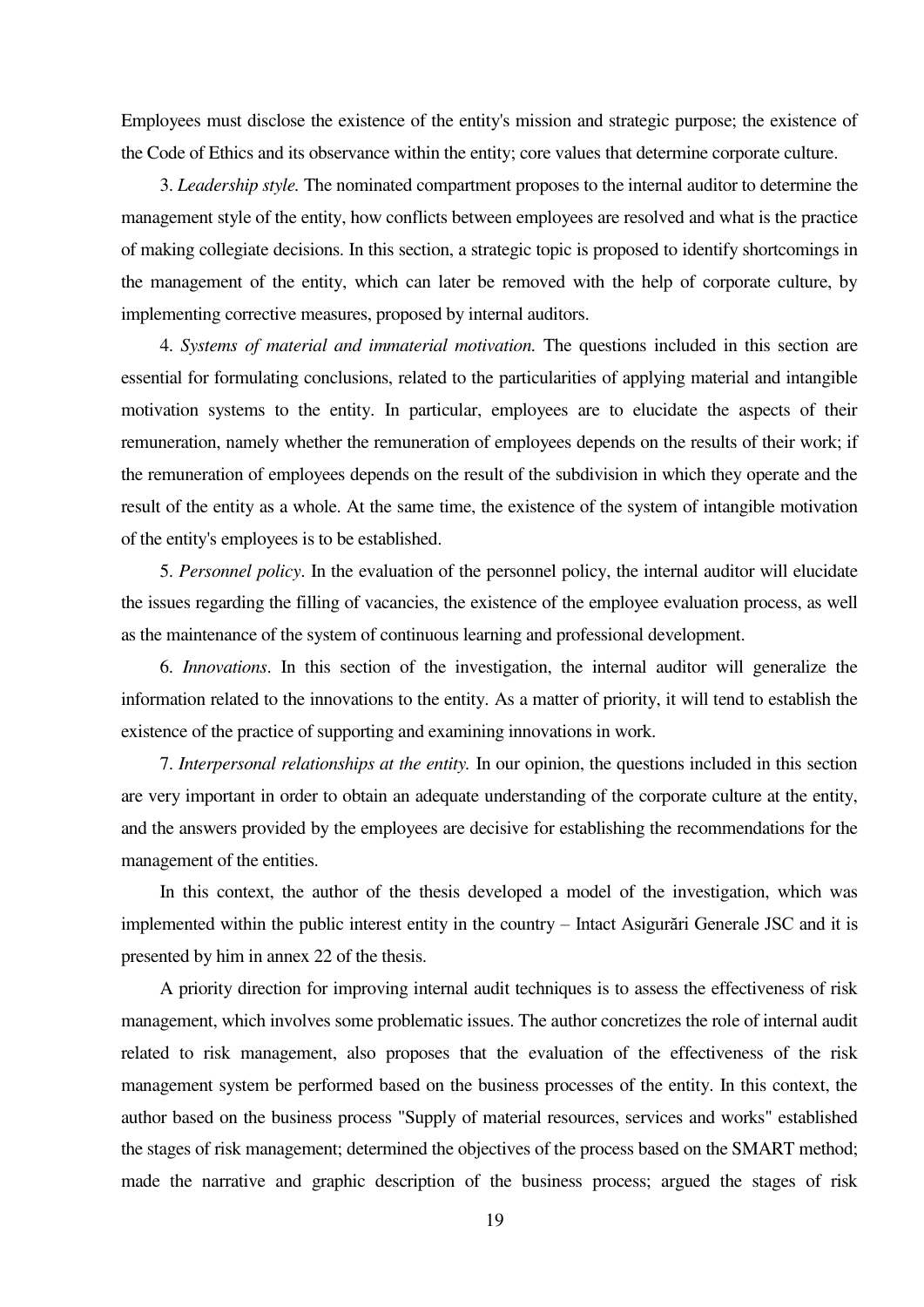management for the given process and proposed control activities to reduce the risk. The author also proposes a model of the Supplier Evaluation Form; The risk record sheet and the risk register, in which the registrations are made through the prism of business processes. At the same time, it proposes a model of the questionnaire to evaluate the effectiveness of risk management, and the assessment technique can be described as follows:

1. The answers to all the questions included in the questionnaire are obtained.

2. The weight of the answers "Yes" and, accordingly, those of "No" is determined.

3. In assessing the results of the evaluation, it is necessary to establish the ratings, with the help of which the level of effectiveness will be assessed (high effectiveness, medium effectiveness, low effectiveness).

| <b>Qualifier</b>   | Share rate of "Yes" answers, % | <b>Appreciation at the</b> |
|--------------------|--------------------------------|----------------------------|
|                    |                                | entity, $\%$               |
| High efficiency    | >95                            |                            |
| Medium efficiency  | $>50$ ; $\leq 95$              | 80                         |
| Reduced efficiency | <50                            |                            |

**Table 3. Assessing the effectiveness of risk management**

*Source:* Elaborated by the author based on the information from the "ALPHA LEASING" JSC.

As we can see, from the information presented in table 3, following the processing of the information at the analyzed entity, an average level of risk management effectiveness is appreciated.

In conclusion, we consider that the detailed analysis of the answers provided to the questions included in the questionnaire related to risk management assessment, allow the internal auditor to provide certain recommendations related to the improvement of all stages of the examined business process.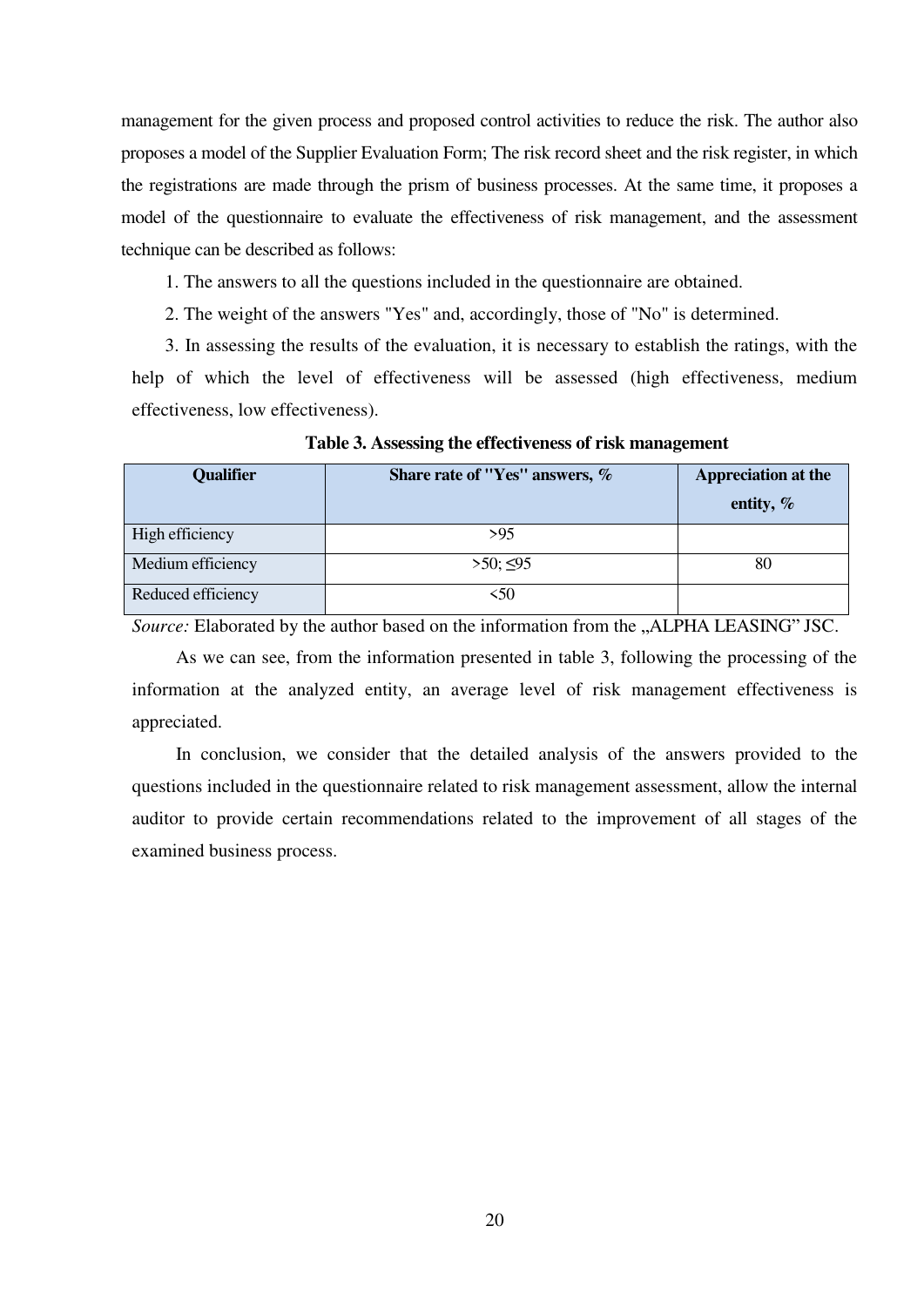### **GENERAL CONCLUSIONS AND RECOMMENDATIONS**

The researches carried out in the field of internal audit in the corporate sector of the Republic of Moldova, especially of the techniques used in its realization, allowed the formulation of the following **conclusions**:

**1.** The theoretical aspects of internal audit are insufficiently studied both in the scientific literature in the country and in the works of authors from abroad. The emergence and evolution of internal audit is indispensable to be studied in the context of the development of audit in general.

**2.** In the literature, there are multiple definitions of the notion of internal audit, submitted by various researchers, both domestic and from other countries. Presenting convincing arguments, the author of the thesis deepened the study on the notion, characteristics and types of internal audit, which highlights a new feature, which lies in the changes in the evolution of the concept of internal audit - providing the value of the entity. At the same time, the author approaches the types of internal audit with a higher degree of synthesis, such as: system audit, which includes financial audit and information technology audit; performance audit, including operational audit and strategy audit and compliance audit, in its traditional interpretation.

**3.** The research of the local specialized literature highlighted the lack of empirical studies regarding the current situation and the role of internal audit in the corporate sector. In this context, the author proposed and argued the research directions relevant for the current situation of internal audit in the corporate sector of the country, namely: the qualitative characteristics of the internal audit subdivisions; human resources management and resource provision; the operational activity of the internal audit subdivisions. As a result, the perspectives of the functioning of the internal audit in the corporate sector of the country were identified, which consist in increasing the degree of its technologicalization, risk management and evaluation of the performance of the internal audit.

**4.** The evaluation of the internal audit within the entity in the corporate sector, is an important element of the process of ensuring and improving the quality of the given function. To this end, the author of the thesis proposes an evaluation method, based on the scoreboard, which allows to highlight the link between the objectives of the internal audit and the objectives of the entity.

**5.** The increase of the quality of information assurance in the entities in the corporate sector of the country is ensured by the evaluation by the auditor of the internal control system. To this end, the author proposes a reference framework for its evaluation, which includes: evaluation criteria, evaluation steps, evaluation methods and reporting on evaluation results.

**6.** Researching on the subject of corporate governance shows an increasing interest in it at the international level, including the role of internal audit in it. The author determines a priority direction in the evaluation of corporate governance, namely, in terms of evaluating a basic element of it –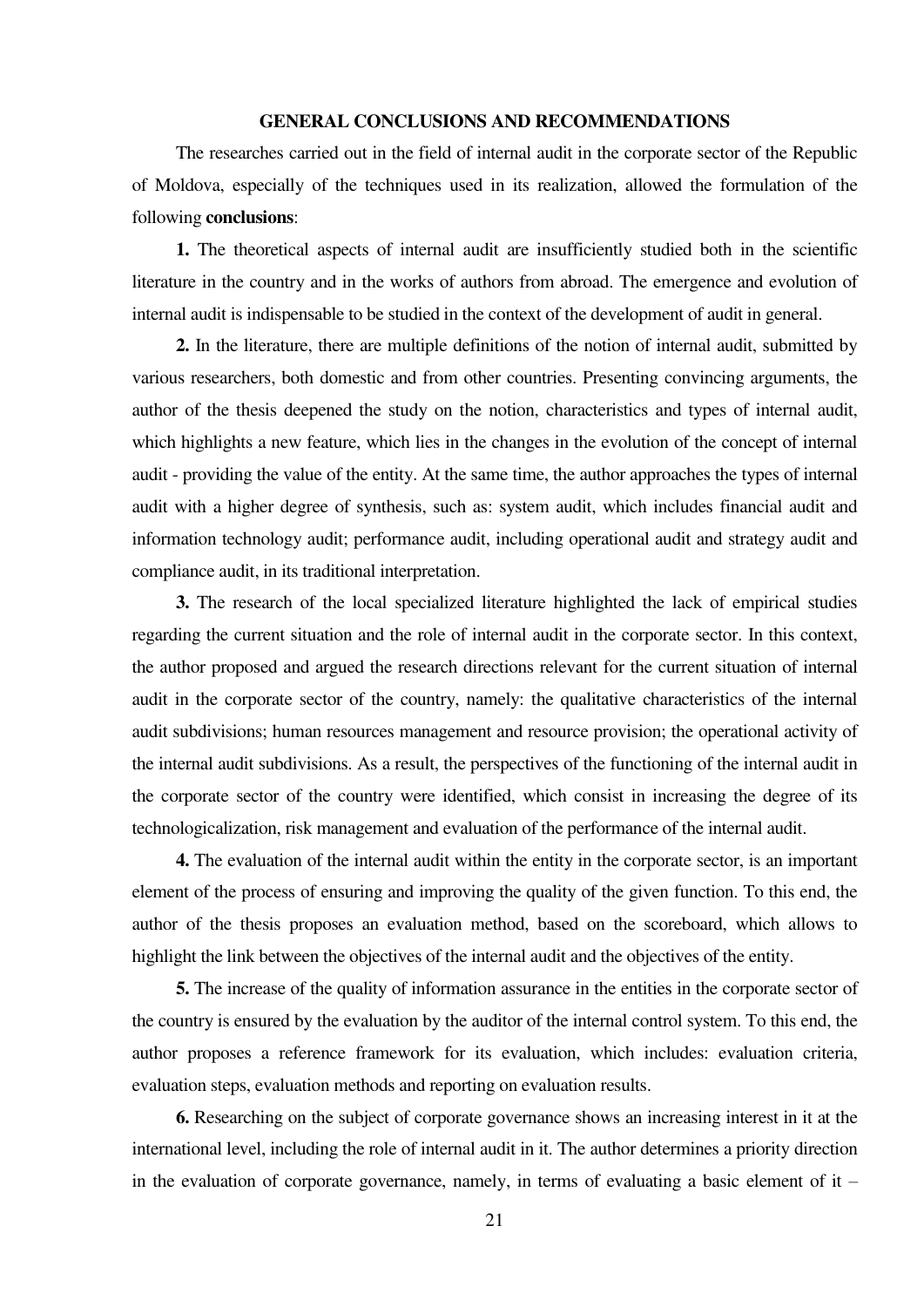corporate culture. With reference to the diagnosis of the type of corporate culture, the author proposes the evaluation method and the evaluation tool in the context of the corporate sector in the country.

**7.** A priority direction in the practice of internal audit is determined by the techniques used in its implementation, which represent the evaluation of the effectiveness of risk management. In solving the given problem, the author proposes the improvement of internal audit techniques, concretizes the role of internal audit related to risk management and at the same time proposes that the evaluation of the effectiveness of the risk management system be performed, supported by the entity's business processes.

**The important scientific problem solved** by the investigations consists in identifying the priority directions for improving the internal audit techniques as an essential element in assisting the management of the modern entity in the corporate sector of the Republic of Moldova according to its international development trends and good practices from other countries. Solving this problem in research has demonstrated the advantages of the recommendations made for the implementation of new internal audit techniques in assessing risk management, corporate governance and internal control within the nominated sector entity and the beneficial influence of these implementations by improving the internal audit regulatory framework, the use of advanced techniques in evaluating the business processes of the modern entity.

The synthesis of the researches allowed the formulation of some *recommendations* regarding the improvement of the internal audit in the corporate sector of the Republic of Moldova:

**1.** Internal audit must be defined as *a function performed independently and objectively within entities in different areas of activity. The internal audit function may be performed by internal or professional auditors outside the entity, who provide assurance and advice to add value to it and improve operations, to support the entity in meeting its objectives by implementing a systemic and methodical approach to assessing effectiveness, risk management, control and governance processes. This definition is viable for all entities and removes the confusion of the existence of two forms of internal audit: in the public sector and, accordingly, in the corporate sector.* 

**2.** In order to facilitate the understanding of the essence and content of internal audit in the corporate sector, the author proposes to address the types of internal audit with a higher degree of synthesis: system audit, which includes financial audit and information technology audit; performance audit, including operational audit and strategy audit, and compliance audit.

**3.** In order to improve the legal framework applicable to internal audit in the corporate sector, we propose to update the Corporate Governance Code by introducing the requirement of compliance of internal audit with IPPF. At the same time, starting from the need to analyze the situation of internal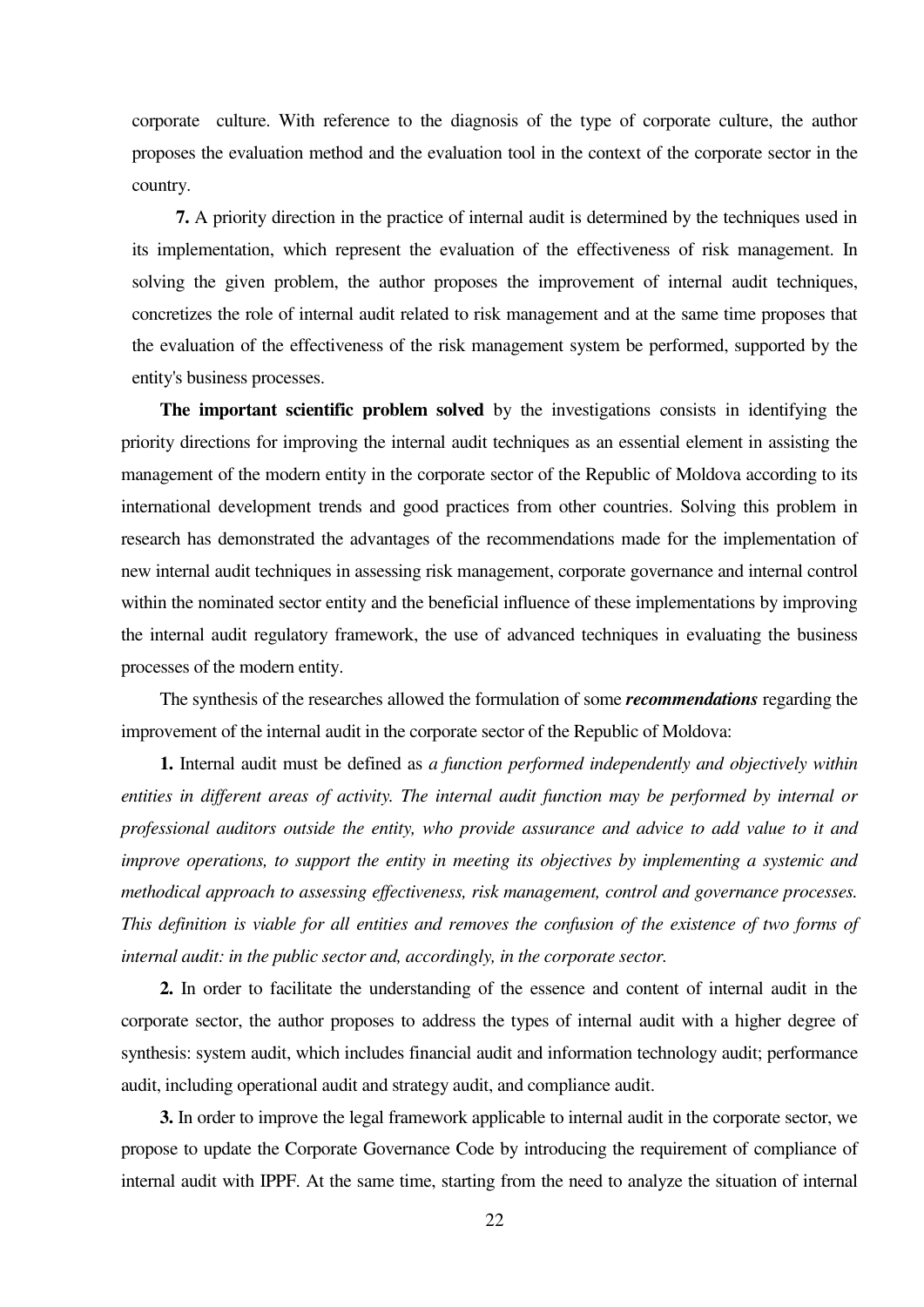audit in the corporate sector, the author recommends the use of the qualitative research method of the following essential directions: the qualitative characteristics of the internal audit subdivisions; human resources management and resource provision; the operational activity of the internal audit subdivisions. This method made it possible to identify the prospects for the functioning of the internal audit in the given sector, which consist in increasing its technologicalization, risk management and evaluating the performance of the internal audit.

**4.** In order to address the issue of quality assurance of internal audit, the author recommends the use of the scoreboard and the balanced set of indicators to assess its effectiveness. This method helps to correlate the objectives of the internal audit with the objectives of the entity, and also takes into account the interests and needs of the audit committee; the interests and needs of the entity's management; operational activity and potential of internal audit subdivisions.

**5.** In order to improve the audit techniques related to the evaluation of the internal control of the entity in the corporate sector, we recommend:

- the use of the systematic method, which involves the evaluation of each element of the internal control system, which contributes to an integrated assessment of its effectiveness;

- application of qualitative indicators to assess the effectiveness of the control environment, developed by the author, and as a tool for conducting the evaluation – use of the proposed questionnaire, which allows a qualitative assessment of each element of the control environment.

**6.** In order to ensure the improvement of the corporate governance evaluation within the entities in the corporate sector, the author of the thesis recommends an important direction, such as the evaluation of the corporate culture, as its basic element. For this purpose, for the diagnosis of the type of corporate culture we propose the use of the competitive values method, with the adaptation of the OCAI evaluation tool to the context of the corporate sector environment in the country.

**7.** Modernization of risk management evaluation techniques the author recommends by applying internal audit techniques, proposed in order to perform the evaluation in terms of business processes of the entity. In order to qualitatively carry out the audit missions related to the risk management evaluation, we propose:

- determining the stages of risk management corresponding to business processes, which include: setting objectives; identifying risks; risk assessment; attitude towards risks; monitoring, review and reporting of risks;

- establishing the sources for obtaining information for each stage of risk management;

- determining the objectives of business processes based on the SMART method;
- performing the narrative and / or graphic description of the business processes;
- establishing control activities to reduce risks.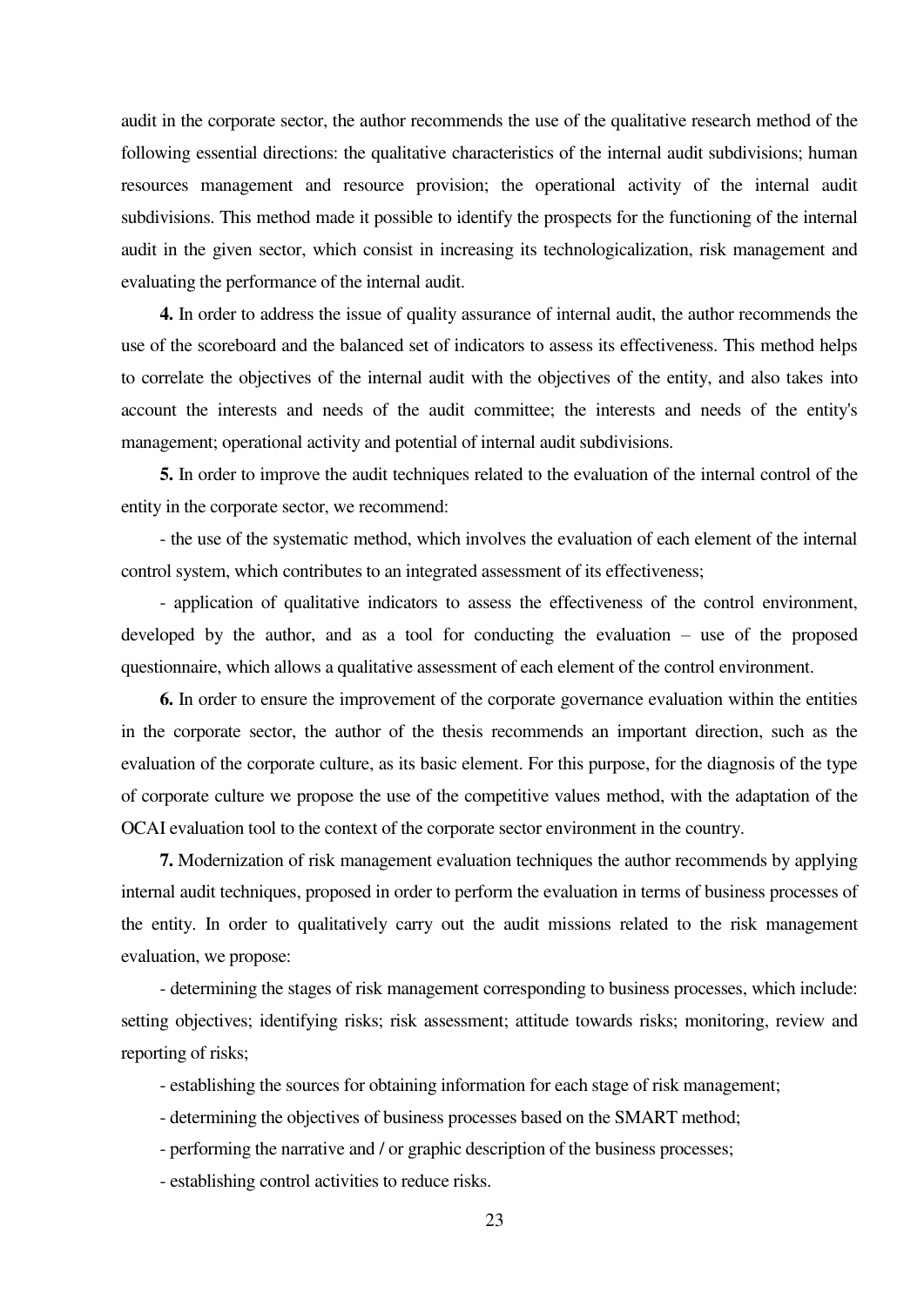**8.** In order to facilitate the preparation of working documents related to the business process "Supply of material resources, services and works", we propose:

- implementation of the model of Internal Regulation regarding the organization and development of the nominated process, elaborated by the author;

- application of the model of the Supplier Evaluation Sheet in case of significant transactions;

- use of the model of the Risk Record Sheet and the Risk Register;

- application of the questionnaire model in the risk management evaluation.

The results of the present research constitute a significant contribution to the development of the theory and practice of internal audit in the corporate sector of the Republic of Moldova by deepening and improving the existing methods and practices in the field. These results offer the possibility to modernize the evaluation of internal control, corporate governance and risk management, by applying advanced internal audit techniques, thus contributing to the implementation of efficient solutions in achieving objectives and business process management in the competitive entity in the corporate sector of the Republic of Moldova.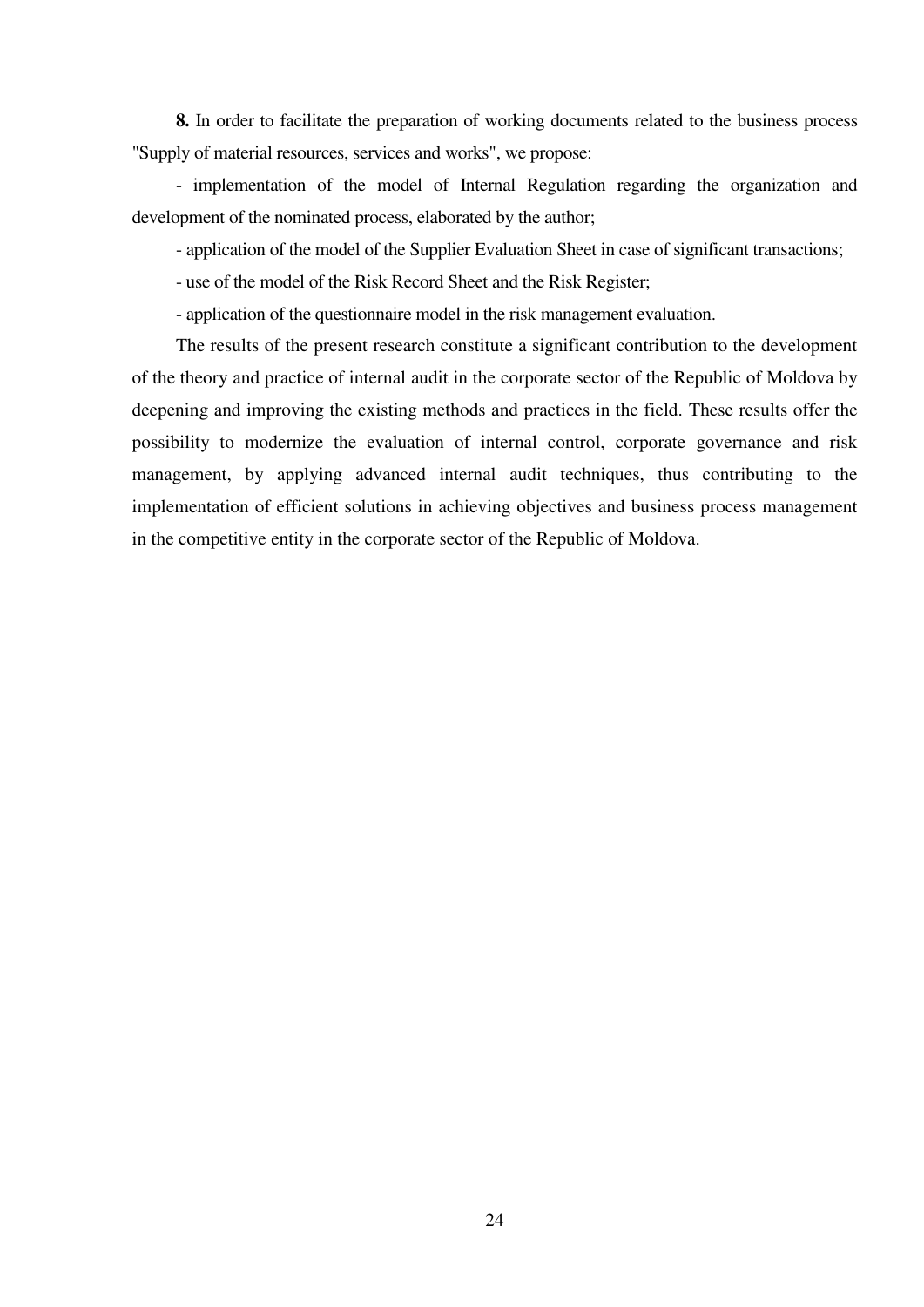#### **BIBLIOGRAPHY**

### **In Romanian**

- 1. ARENS, A.A. et al. *Audit. O abordare integrată*. Trad. [după ed.8-a engl.] de Leviţchi R. Chişinău: Editura ARC, 2003. 972 p. ISBN 9975-61-290-3.
- 2. BOGHEAN, F. *Aspecte teoretice și practice pentru o guvernanță corporativă eficientă.* București: Pro Universitaria, 2019.179 p. ISBN 978-606-26-1146-0.
- 3. BÎRCĂ, A. *Controlul intern și impactul acestuia asupra dezvoltării guvernanței corporative*: Teză de dr.hab. în ştiinţe economice. Chişinău, 2020. 272 p.
- 4. GHIȚĂ, M. ş.a. *Guvernanţa corporativă şi auditul intern*. Chişinău: Tehnica Info, 2009. 658 p. ISBN 978-973-168-019-4.
- 5. Raportul anual consolidat privind controlul financiar public intern pe anul 2019 elaborat de către Ministerul Finanțelor al Republicii Moldova. [citat 12.05.21]. Disponibil: [https://mf.gov.md/sites/default/files/documente%20relevante/raport\\_anexe.pdf](https://mf.gov.md/sites/default/files/documente%20relevante/raport_anexe.pdf)
- 6. **PETREANU, E.** Examinarea aspectelor actuale aferente managementului resurselor umane ale subdiviziunilor de audit intern. În: *Paradigme moderne în dezvoltarea economiei naționale și mondiale: Tezele conf.științifice internaționale*. Chișinău: CEP USM, 2019, pp.133-137. ISBN 978-9975-149-59-4.
- 7. **PETREANU, E.** Aspecte actuale ale asigurării și îmbunătățirii calității activității de audit intern. În: *Culegere de lucrări științifice a USM*. Chișinău: CEP USM, 2019. vol. IV, pp.96-101, ISBN 978-9975-71-617-8.
- 8. **PETREANU, E.** Analiza activității de audit intern în sectorul corporativ. În: *Paradigme moderne în dezvoltarea economiei naționale și mondiale: Tezele conf.științifice internationale jubiliare cu ocazia aniversării a 65 de ani de la fondarea Facultății de Științe Economice.* Chișinău: CEP USM, 2018, pp. 270-275. ISBN 978-9975-142-57-1.
- 9. **PETREANU, E.** Abordări comparative ale auditului intern din România și Republica Moldova. În: *Paradigme moderne în dezvoltarea economiei naționale și mondiale: Tezele conf.științifice internaționale*. Chișinău: CEP USM, 2019, pp.96-100. ISBN 978- 9975-149-59-4.
- 10. **PETREANU, E.** Evoluția activității de audit intern pe plan internațional. În: *Paradigme moderne în dezvoltarea economiei naționale și mondiale: Tezele conf.științifice internationale jubiliare cu ocazia aniversării a 65 de ani de la fondarea Facultății de Științe Economice.* Chișinău: CEP USM, 2018, pp. 275-278. ISBN 978-9975-142-57-1.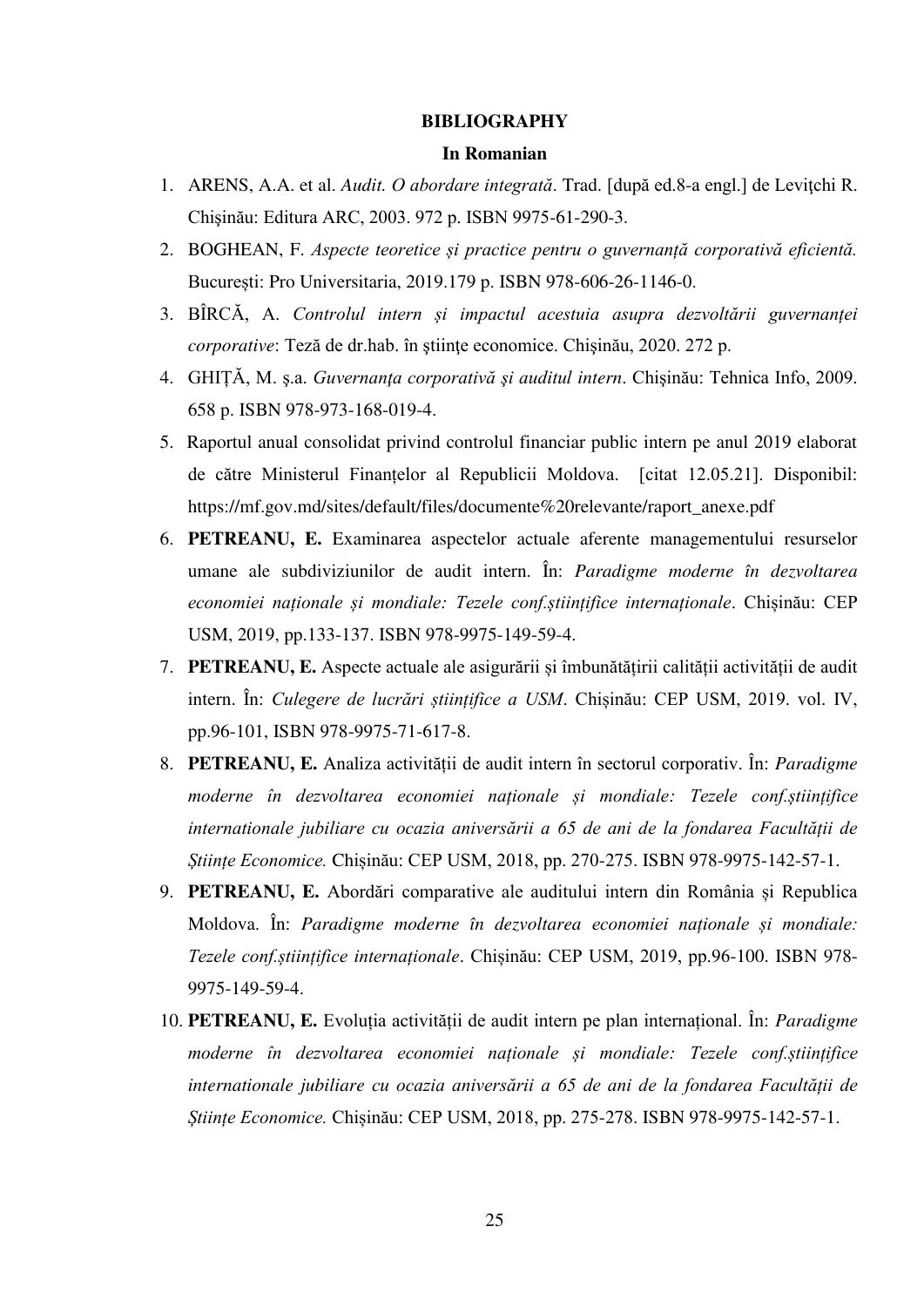- 11. **PETREANU, E.** Analiza strategică a rolului auditului intern în optimizarea guvernanței corporative. În: *Studia Universitatis Moldaviae*, 2018, nr.7 (117), pp. 48-58. ISSN 1857- 2073.
- 12. **PETREANU, E.** Considerații asupra apariției și evoluției auditului intern. În: *Paradigme moderne ale economiei și antreprenoriatului inovativ: Tezele conf.științifice internaționale.* Chișinău: CEP USM, 2017, pp. 221-223. ISBN 978-9975-71-942-1.
- 13. **PETREANU, E.** Cadrul legal de organizare și funcționare a auditului intern. În: *Studia Universitatis Moldaviae,* 2017, nr.2 (102), pp. 124-130. ISSN 1857-2073.

#### **In Russian**

- 14. АРЗУМАНОВА, Л. *Правовое регулирование аудиторской деятельности в Российской Федерации: Монография*. Москва: Проспект, 2011. 144 с.
- 15. НЕМЧЕНКО, В.В., РЕДЬКО, К.О., РЕДЬКО, К.Ю. *Аудит: Учебное пособие*. Киев: Центр учебной литературы, 2012. 540 с. ISBN 5-230-00428-1.
- 16. СОНИН, А. *Внутренний аудит: современный подход*. Москва: Финансы и статистика, 2007. 64 с. ISBN 978-5-279-02514-5.
- 17. СОКОЛОВ, Б. *Внутренний аудит и контроль: организация, методики, практика*. Москва: Бухгалтерский учет, 2010. 272 с. ISBN 978-5-345-02512-5.

#### **In other languages**

- 18. Common Body of Knowledge CBOK. [citat 19.05.21]. Disponibil: <https://global.theiia.org/iiarf/pages/common-body-of-knowledge-cbok.aspx>
- 19. DOLGHI, C., **PETREANU, E.** Internal audit in the period of economic changes and its role in evaluation of the entity's internal control. Theoretical characteristics and practical approaches. In: *Проблемы теории и методологии бухгалтерского учета, контроля и анализа,* 2021. no.2 (49), pp. 19-28. ISSN 2708-4957.
- 20. **PETREANU, E.** Analysis of the internal audit subdivision activity in the corporate sector of the Republic of Moldova. In: *Economy and Sociology*, 2020. no.2, p.87-95. ISSN 1857- 4130 E-ISSN:2587-3172.
- 22. **PETREANU, E.** Ideas on the legal environment applicable to internal audit in the Republic of Moldova. În: *Sciens, education, innovation: topical issues and modern aspects,* june 25- 26. Tallinn: Scientific collection Interconf, 2021, no.64, pp. 44-50. ISBN: 978-5-7983 4322-5.
- 23. **PETREANU, E.** Evaluation of activity of internal audit: theoretical features and practical priorities. In: *Проблемы теории и методологии бухгалтерского учета, контроля и анализа,* 2021. № 2 (49), cc.40-47. ISSN 2708-4957.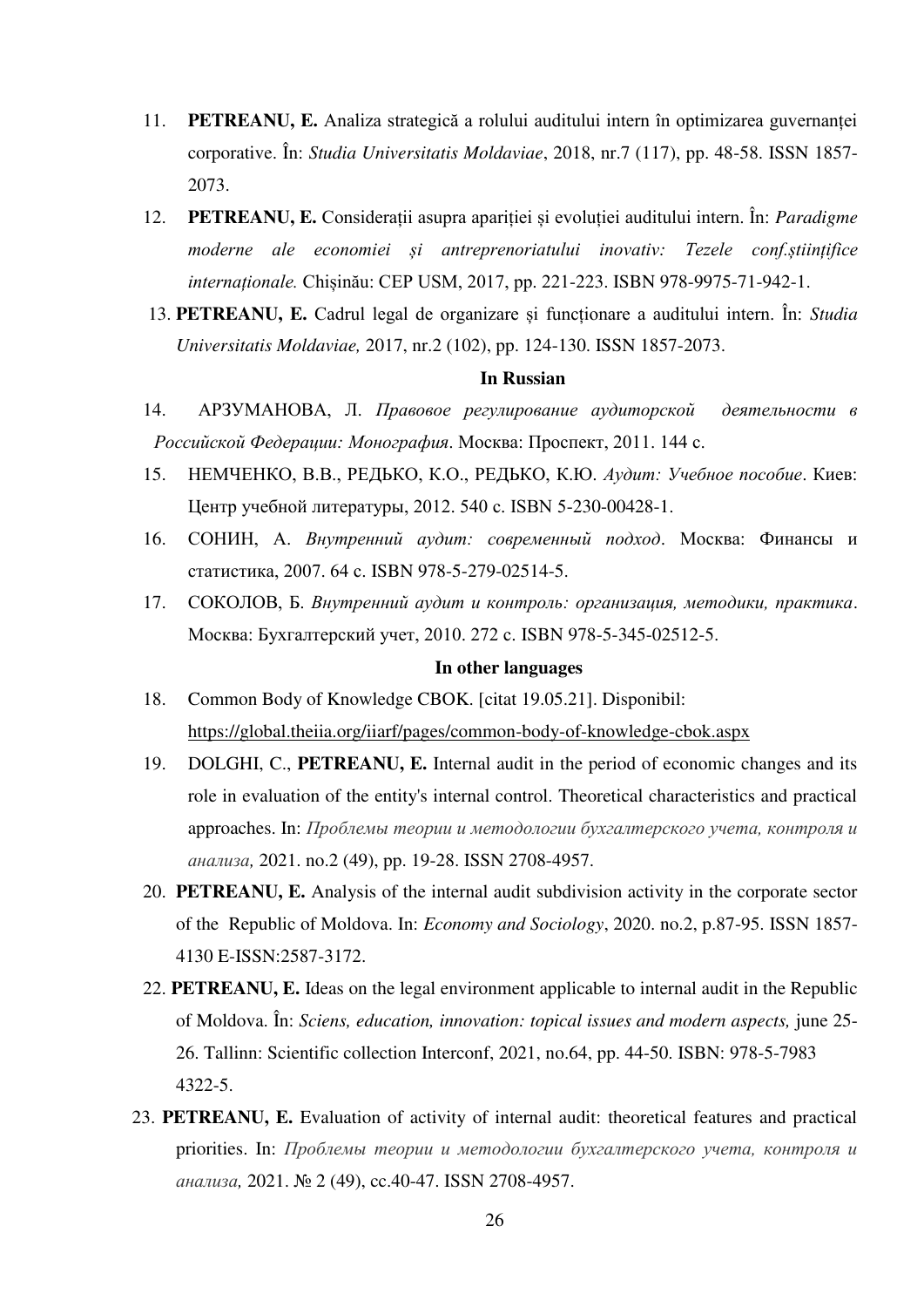### **List of scientific papers on the topic of the thesis**

### **1. Cărți de specialitate**

### **1.2. cărți de specialitate colective**

**1.2.1.** DOLGHI, C., **PETREANU, E.** *Audit intern*. Chişinău: CEP USM, 2013. 92 p.

(contribuția personală 2,8 c.a.). ISBN 978-9975-71-343-6. **Disponibil:** 

### **http://catalog.bnrm.md/opac/bibliographic\_view/690327;jsessionid=3B003E271AA585ACB D5BF9EA8DCFA946**

### **2. Articole în reviste ştiinţifice**

**2.2. în reviste din alte baze de date acceptate de către ANACEC (cu indicarea bazei de date)** 

**2.2.1. PETREANU, E.** Evaluation of activity of internal audit: theoretical features and practical priorities. In: *Проблемы теории и методологии бухгалтерского учета, контроля и анализа*, 2021. №.2 (49), сс. 40-47. ISSN 2708-4957. 0,919 c.a. **[Index: Copernicus](https://journals.indexcopernicus.com/search/details?id=41889)**, **[Google Scholar,](https://scholar.google.ru/citations?user=XAcJmTcAAAAJ&hl=uk&authuser=6)** 

## **DOAJ; WorldCat, BASE, Ulrich's Periodical Directory, RePec. Disponibil: file: ///C:/Users/admin/Downloads/240056-**

## **%D0%A2%D0%B5%D0%BA%D1%81%D1%82%20%D1%81%D1%82%D0%B0%D1 %82%D1%82%D1%96-550951-1-10-20210914.pdf**

**2.2.2.** DOLGHI, C., **PETREANU, E.** Internal audit in the period of economic changes and its role in evaluation of the entity's internal control. Theoretical characteristics and practical approaches. In: *Проблемы теории и методологии бухгалтерского учета, контроля и анализ*, 2021. №.2 (49), сс. 19-28. ISSN 2708-4957. 1,165 c.a. **[Index: Copernicus](https://journals.indexcopernicus.com/search/details?id=41889)**, **[Google](https://scholar.google.ru/citations?user=XAcJmTcAAAAJ&hl=uk&authuser=6)  [Scholar,](https://scholar.google.ru/citations?user=XAcJmTcAAAAJ&hl=uk&authuser=6) DOAJ; WorldCat, BASE, Ulrich's Periodical Directory, RePec. Disponibil: file:///C:/Users/admin/Downloads/240080-**

**%D0%A2%D0%B5%D0%BA%D1%81%D1%82%20%D1%81%D1%82%D0%B0%D1 %82%D1%82%D1%96-550984-1-10-20210914.pdf** 

**2.3. în reviste din Registrul Naţional al revistelor de profil (cu indicarea categoriei)**

**2.3.1. PETREANU, E**. Analysis of the internal audit subdivision activity in the corporate sector of the Republic of Moldova. In: *Economy and Sociology*, **categoria**  $\mathbf{B}$ +",2020. no.2, pp. 87-95. ISSN 1857-4130 E-ISSN 2587-3172. 0,887 c.a. **Index: DOAJ. Disponibil: [https:](https://ibn.idsi.md/sites/default/files/imag_file/7%20Petreanu_87-95.pdf)  [//ibn.idsi.md/sites/default/files/imag\\_file/7%20Petreanu\\_87-95.pdf](https://ibn.idsi.md/sites/default/files/imag_file/7%20Petreanu_87-95.pdf)** 

**2.3.2. PETREANU, E.** Analiza strategică a rolului auditului intern în optimizarea guvernanței corporative. În: *Revista Studia Universitatis Moldaviae*, **categoria "B",** nr.7 (117) 2018, pp.48- 58. ISSN 1857-2073. 1,179 c.a. **Disponibil: https://ibn.idsi.md/sites/default/files/imag\_file/07.p.48-58\_117.pdf**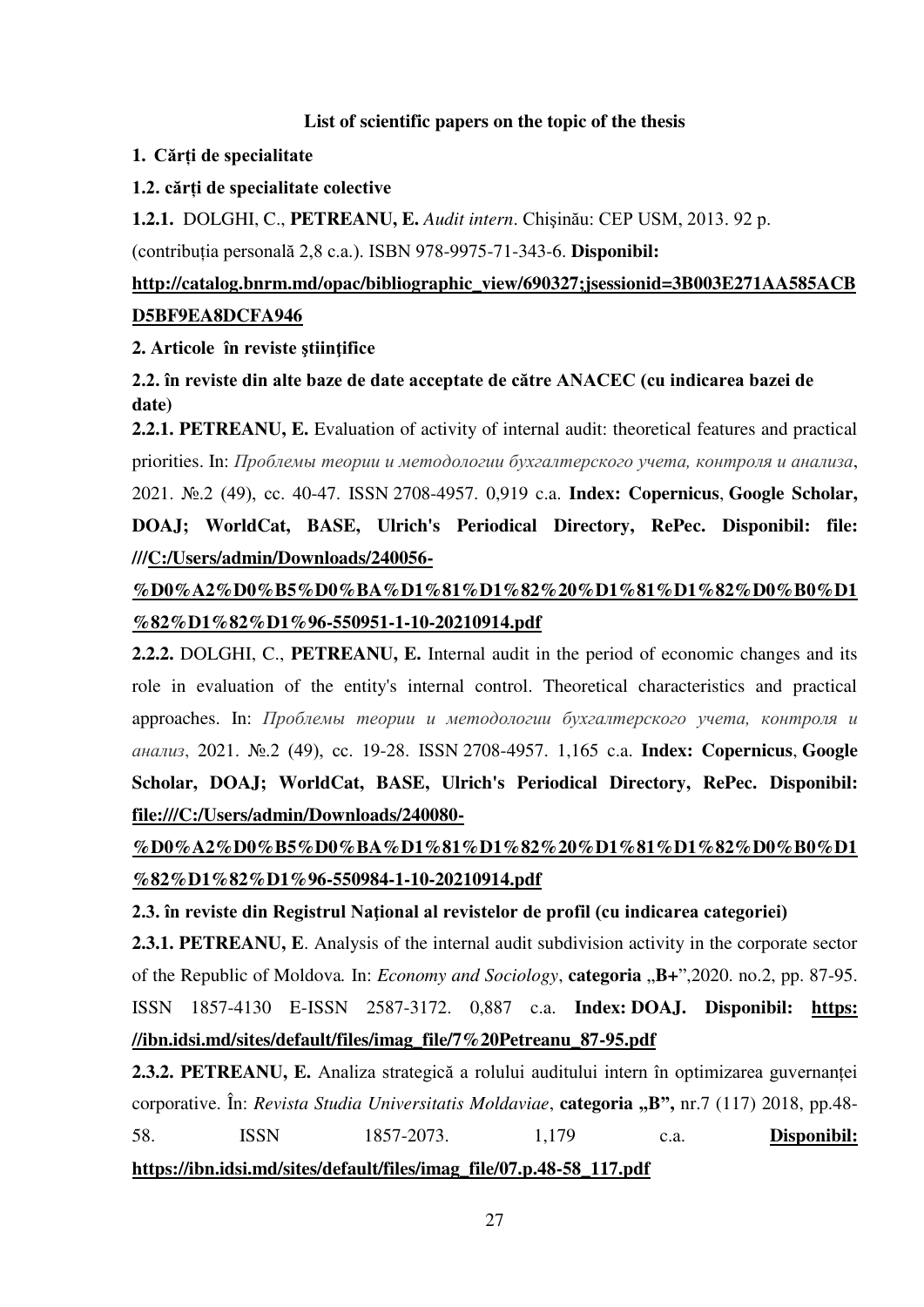**2.3.3. PETREANU, E.** Cadrul legal de organizare și funcționare a auditului intern. În: *Studia Universitatis Moldaviae,* **categoria "B",** nr.2 (102), 2017, pp.124-130. ISSN 1857-2073. 0,865

c.a. **Disponibil: https://ibn.idsi.md/sites/default/files/imag\_file/19.p.124-**

## **130\_Cadrul%20legal%20de%20organizare%20si%20functionare%20a%20auditului%20i ntern.pdf**

**2.4. articole în culegeri ştiinţifice naţionale:**

**2.4.1. PETREANU, E.** Aspecte actuale ale asigurării și îmbunătățirii calității activității de audit intern. În: *Culegere de lucrări științifice a USM*. Chișinău: CEP USM, 2019. vol. IV, pp.96-101. ISBN 978-9975-71-617-8. 0,439 c. a.

**Disponibil: https://ibn.idsi.md/sites/default/files/imag\_file/66-73\_10.pdf** 

**2.4.2. PETREANU, E.** Aspecte actuale în domeniul supravegherii publice a activității de audit*.* În: *Culegere de lucrări științifice a USM*, 2018. vol.IV, pp. 95-101. ISBN 978-9975-142-58-8. 0,411 c.a. **Disponibil:** 

## **http://catalog.bnrm.md/opac/bibliographic\_view/962498;jsessionid=3B003E271AA585ACB D5BF9EA8DCFA946**

**2.4.3. PETREANU, E.** Responsabilitatea auditorilor interni privind prevenirea, detectarea și investigarea fraudei. În: *Culegere de lucrări științifice a USM*, 2017. vol. III, pp. 51-58. ISBN 978-9975-71-881-3. 0,317 c.a.

### **Disponibil:**

## **http://catalog.bnrm.md/opac/bibliographic\_view/959704;jsessionid=3B003E271AA585ACB D5BF9EA8DCFA946**

**3. Articole în lucrările conferințelor și altor manifestări ştiinţifice**

**3.2. în lucrările manifestărilor ştiinţifice incluse în alte baze de date acceptate de către ANACEC** 

**3.2.1. PETREANU, E.** Ideas on the legal environment applicable to internal audit in the Republic of Moldova. În: *Sciens, education, innovation: topical issues and modern aspects,* june 25-26. Scientific collection Interconf. Tallinn, 2021, no.64, pp. 44-50. ISBN 978-5-7983-4322-5.

0,351 c.a. **Disponibil: https://www.interconf.top/documents/2021.06.25-26.pdf** 

## **3.3. în lucrările manifestărilor ştiinţifice incluse în Registrul materialelor publicate în baza manifestărilor ştiinţifice organizate din Republica Moldova**

**3.3.1. PETREANU, E.** Abordări comparative ale auditului intern din Republica Moldova și România. În: *Paradigme moderne în dezvoltarea economiei naționale și mondiale: Tezele conf.științifice internaționale.* Chișinău: CEP USM, 2019, pp.96-100. ISBN 978-9975-149-59-4. 0,348 c.a. **Disponibil: https://ibn.idsi.md/sites/default/files/imag\_file/16-16\_14.pdf**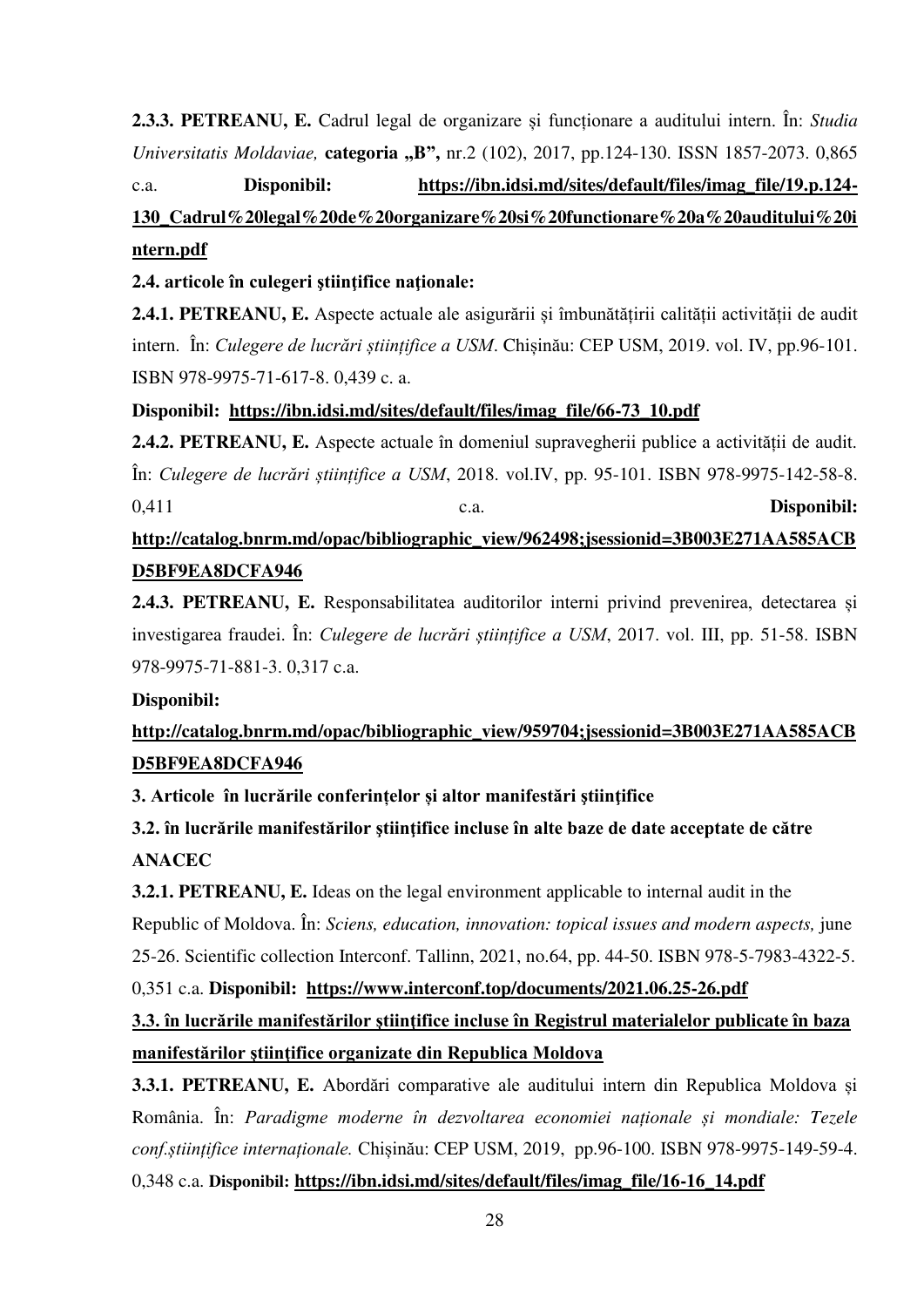**3.3.2. PETREANU, E.** Examinarea aspectelor actuale aferente managementului resurselor umane ale subdiviziunilor de audit intern. În: *Paradigme moderne în dezvoltarea economiei naționale și mondiale*: *Tezele conf.științifice internaționale.* Chișinău: CEP USM, 2019, pp.133- 137. ISBN 978-9975-149-59-4. 0,204 c.a. **Disponibil:** 

### **https://ibn.idsi.md/sites/default/files/imag\_file/18-18a\_0.pdf**

**3.3.3. PETREANU, E.** Analiza activității de audit intern în sectorul corporativ*.* În: *Paradigme moderne în dezvoltarea economiei naționale și mondiale: Tezele conf.științifice internaționale cu ocazia aniversării a 65 de ani de la fondarea Facultății de Științe Economice.*Chișinău: CEP USM, 2018, pp. 270-275. ISBN 978-9975-142-57-1. 0,322 c.a. **Disponibil: https://ibn.idsi.md/sites/default/files/imag\_file/270-274\_4.pdf** 

**3.3.4. PETREANU, E.** Evoluția activității de audit intern pe plan internațional*.* În: *Paradigme moderne în dezvoltarea economiei naționale și mondiale: Tezele conf.științifice internaționale cu ocazia aniversării a 65 de ani de la fondarea Facultății de Științe Economice.*Chișinău: CEP USM, 2018, pp. 275-279. ISBN 978-9975-142-57-1. 0,362 c.a. **Disponibil: https://ibn.idsi.md/sites/default/files/imag\_file/275-278\_2.pdf** 

**3.3.5.** DOLGHI, C., **PETREANU, E.** Progrese ale auditului intern în contextul internaționalizării*.* În: *Paradigme financiar-contabile în viziunea tinerilor cercetători: Tezele conf.științifice a tinerilor cercetători.* Chişinău: INCE, 2018, pp. 58-61. ISBN 978-9975-3202-2- 1. 0,392 c.a. Disponibil: **http:** 

**//catalog.bnrm.md/opac/bibliographic\_view/961416;jsessionid=3B003E271AA585ACBD5B F9EA8DCFA946** 

**3.3.6. PETREANU, E.** Consideraţii asupra apariției și evoluției auditului intern. În: *Paradigme moderne ale economiei și antreprenoriatului inovativ: Tezele conf.științifice internaționale.*  Chișinău: CEP USM, 2017, pp. 221-223. ISBN 978-9975-71-942-1. 0,249 c.a. **Disponibil: https://ibn.idsi.md/sites/default/files/imag\_file/221-223\_0.pdf**

**3.3.7**. **PETREANU, E.** Consideraţii privind tipurile de audit intern*.* În: *Creşterea competitivităţii economice în contextul formării societăţii bazate pe cunoaştere: Tezele conf.științifice internaționale.* Chișinău: CEP USM, 2016, pp. 536-540. ISBN 978-9975-71-838-7. 0,272 c.a.

### **Disponibil:http://catalog.bnrm.md/opac/bibliographic\_view/864252;jsessionid=3B003E271 AA585ACBD5BF9EA8DCFA946**

**3.3.8. PETREANU, E.** Consideratii privind caracteristicile de bază ale auditului intern. În: *Integrare prin cercetare și inovare:Tezele conf.științifice naționale cu participare internațională.* Chișinău: CEP USM, 2017, pp. 282-285. ISBN 978-9975-71-929-2. 0,212 c.a. **Disponibil: https://ibn.idsi.md/sites/default/files/imag\_file/282-285\_13.pdf**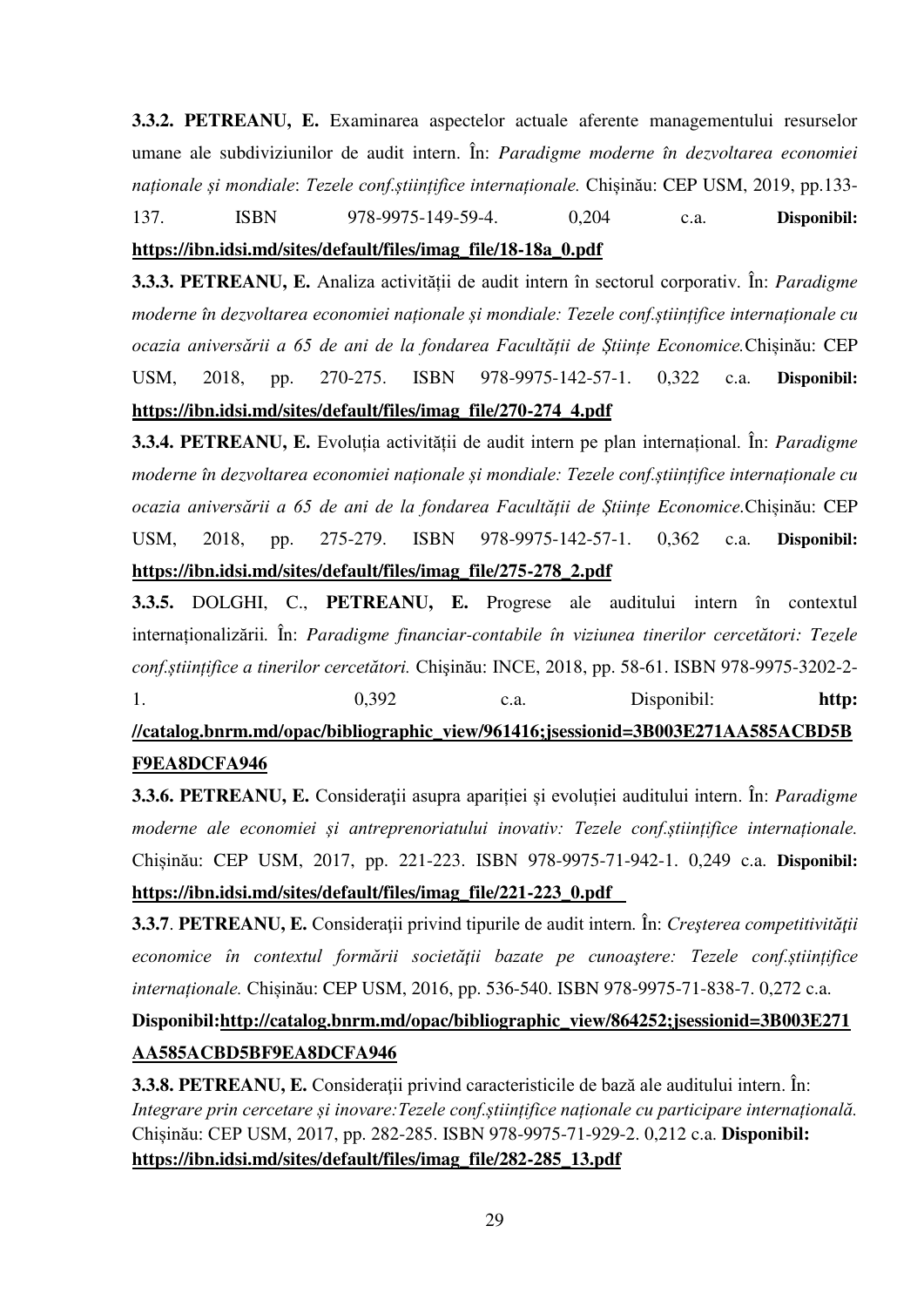#### **ADNOTARE**

la teza pentru obținerea gradului de doctor în științe economice

### **"Perfecționarea tehnicilor de audit intern în sectorul corporativ din Republica Moldova"**

**PETREANU Elena,** Universitatea de Stat din Moldova, Chișinău, 2021

**Structura tezei:** adnotare, Introducere, trei capitole, Concluzii generale și recomandări, Bibliografie din 167 de titluri, 33 de anexe, 142 de pagini text de bază, 22 de figuri și 30 de tabele. Rezultatele obținute sunt publicate în 17 lucrări științifice.

**Cuvinte-cheie:** audit intern, subdiviziune de audit intern, sector corporativ, metode de evaluare, instrumente de evaluare, control intern, guvernanța corporativă, managementul riscurilor.

**Domeniul de studiu**: audit

**Scopul și obiectivele cercetării** constau în examinarea complexă a aspectelor teoretice și aplicative ale auditului intern, în vederea identificării problemelor existente și fundamentării direcțiilor prioritare de perfecționare a tehnicilor de audit în entitățile economice din sectorul corporativ al Republicii Moldova, în conformitate cu cerințele internaționale.

**Noutatea și originalitatea științifică** constau în examinarea complexă a aspectelor teoretice și aplicative ale auditului intern în vederea identificării problemelor existente și fundamentării direcțiilor prioritare de perfecționare a tehnicilor de audit în entităţile economice din sectorul corporativ al Republicii Moldova, în conformitate cu cerințele internaționale.

**Rezultatele obținute care contribuie la soluţionarea unei probleme științifice științifice** constau în identificarea direcțiilor prioritare de perfecționare a tehnicilor de audit intern în calitate de element esențial în asistența managementului entității moderne din sectorul corporativ al RM în conformitate cu tendințele de dezvoltare ale acestuia pe plan internațional și cu bunele practici ale altor țări. Soluţionarea acestei probleme în cercetare a demonstrat avantajele recomandărilor formulate ce țin de implementarea unor noi tehnici de audit intern în evaluarea managementului riscurilor, guvernanței corporative și controlului intern în cadrul entității din sectorul nominalizat.

**Semnificația teoretică și valoarea aplicativă a lucrării** rezidă în impactul recomandărilor teoretice și practice aferente perfecționării tehnicilor de audit intern, care vor contribui la dezvoltarea auditului intern în sectorul corporativ din Republica Moldova.

**Implementarea rezultatelor științifice:** recomandările elaborate în teză sunt acceptate pentru implementare în entitățile economice cercetate și pot fi utilizate în procesul didactic al instituțiilor de învățământ cu profil economic.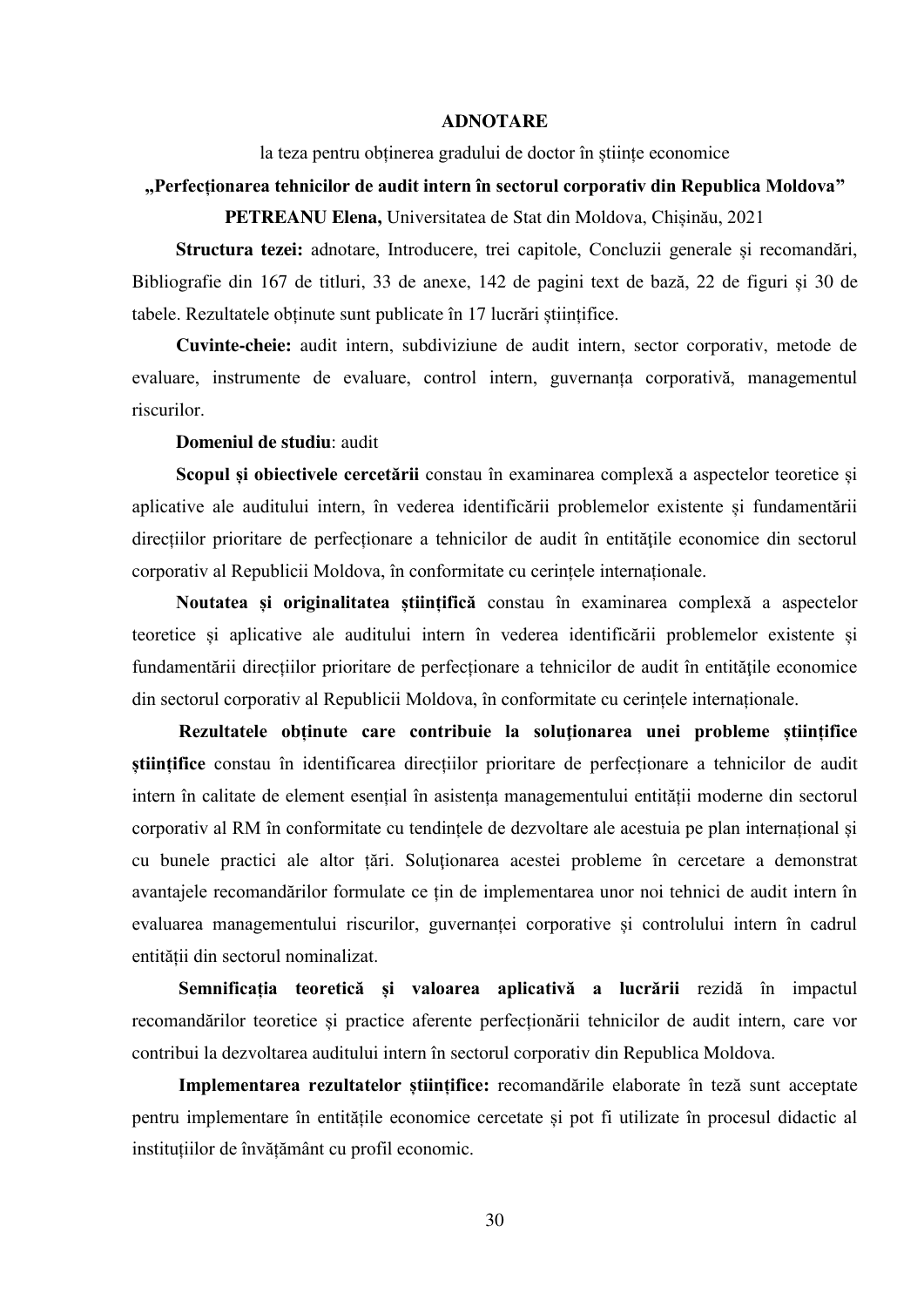#### **АННОТАЦИЯ**

**Автор:** ПЕТРЯНУ Елена, **«Совершенствование методов внутреннего аудита в корпоративном секторе Республики Молдова»,** докторская диссертация в области экономики, специальность: 522.02 – Бухгалтерский учет; аудит; экономический анализ,

Государственный университет Молдовы, Кишинэу, 2021

**Структура работы:** аннотация, введение, три главы, выводы и рекомендации, библиография (167 наименований), 142 страниц основного текста, 22 рисунков, 30 таблиц и 33 приложений. Результаты исследования, относящиеся к изученной теме, опубликованы в 17 научных работах.

**Ключевые слова:** внутренний аудит, подразделение внутреннего аудита, корпоративный сектор, методы оценки, инструменты оценки, внутренний контроль, корпоративное управление, управление рисками.

**Цель и задачи исследования** состоят в комплексном изучении теоретических и прикладных аспектов внутреннего аудита с целью выявления существующих проблем и обоснования приоритетных направлений совершенствования методов аудита в экономических организациях корпоративного сектора РМ в соответствии с международными требованиями.

**Научная новизна и оригинальность полученных результатов** состоит в углублении и теоретическом развитии понятия внутреннего аудита; обосновании метода оценки деятельности внутреннего аудита; разработке сбалансированного набора показателей для оценки эффективности внутреннего аудита и соответствующих инструментов оценки; устранении и решении проблем, связанных с оценкой внутреннего контроля, менеджмента рисков и корпоративного управления.

**Полученные результаты, которые способствуют решению научной проблемы**, заключаются в определении приоритетных направлений совершенствования методов внутреннего аудита как важного элемента в содействии управлению современной организацией в корпоративном секторе РМ в соответствии с международными тенденциями развития и передовой опыт других стран, решение которого в исследовании продемонстрировало преимущества сформулированных рекомендаций по внедрению новых методов внутреннего аудита при оценке управления рисками, корпоративного управления и внутреннего контроля внутри организации.

**Внедрение научных результатов:** некоторые разработки и рекомендации, содержащиеся в диссертации, были одобрены для внедрения на исследуемых экономических предприятиях и могут быть использованы в учебном процессе учебных заведений экономического профиля и курсов повышения квалификации.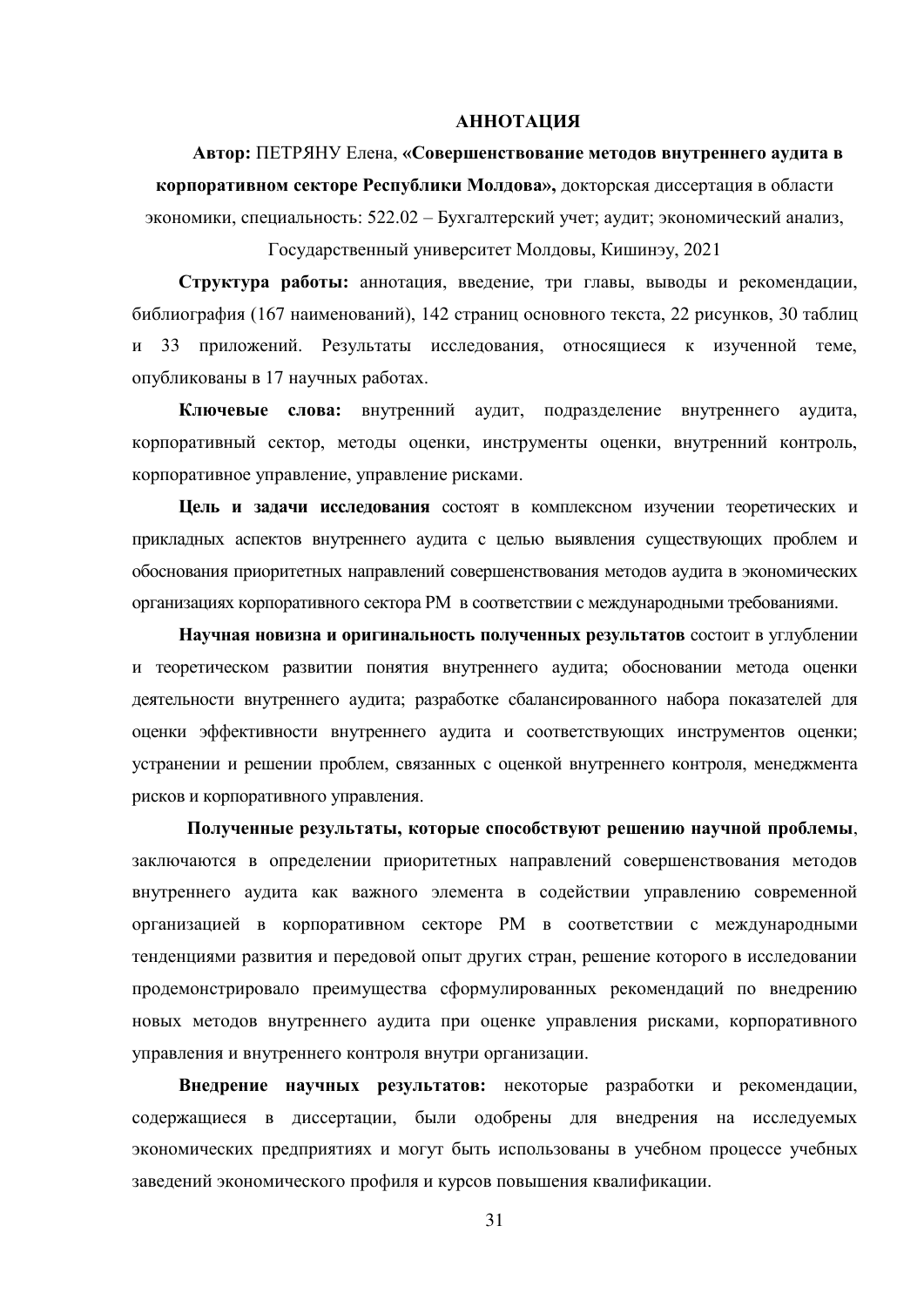#### **ANNOTATION**

to the thesis for obtaining the degree of doctor in economic sciences

### **"Improving internal audit techniques in the corporate sector in the Republic of Moldova" PETREANU Elena,** Moldova State University, Chisinau, 2021

**Thesis structure:** annotation, introduction, three chapters, general conclusions and recommendations, bibliography of 167 titles, 33 annexes, 142 pages of basic text, 22 figures and 30 tables. The results are published in 17 scientific papers.

 **Keywords:** internal audit, internal audit subdivision, corporate sector, valuation methods, valuation tools, internal control, corporate governance, risk management.

### **Field of study:** audit.

 **The purpose and objectives of the research** are to comprehensively examine the theoretical and applied aspects of internal audit, in order to identify existing problems and substantiate the priority directions for improving audit techniques in economic entities in the corporate sector of the Republic of Moldova, in accordance with international requirements.

 **The scientific newness and originality** consists in the deepening and theoretical development of the notion of internal audit; substantiation of a method for evaluating the internal audit activity; developing a balanced set of indicators to assess the effectiveness of internal audit and appropriate evaluation tools; eliciting and solving problems related to the evaluation of internal control, risk management and corporate governance.

 **The obtained results that contribute to solving a scientific problem** consist in identifying the priority directions for improving internal audit techniques as an essential element in assisting the management of the modern entity in the corporate sector of the Republic of Moldova in accordance with its international development trends and good practices of other countries, the solution of which in the research demonstrated the advantages of the recommendations formulated related to the implementation of new internal audit techniques in the assessment of risk management, corporate governance and internal control within the entity in the nominated sector.

**The theoretical significance and the applicative value of the paper** lie in the impact of the theoretical and practical recommendations related to the improvement of internal audit techniques, which will contribute to the development of internal audit in the corporate sector of the Republic of Moldova.

**Implementation of scientific results:** some recommendations developed in the thesis are accepted to be implemented in the researched economic entities and can be used in the teaching process of educational institutions with economic profile.